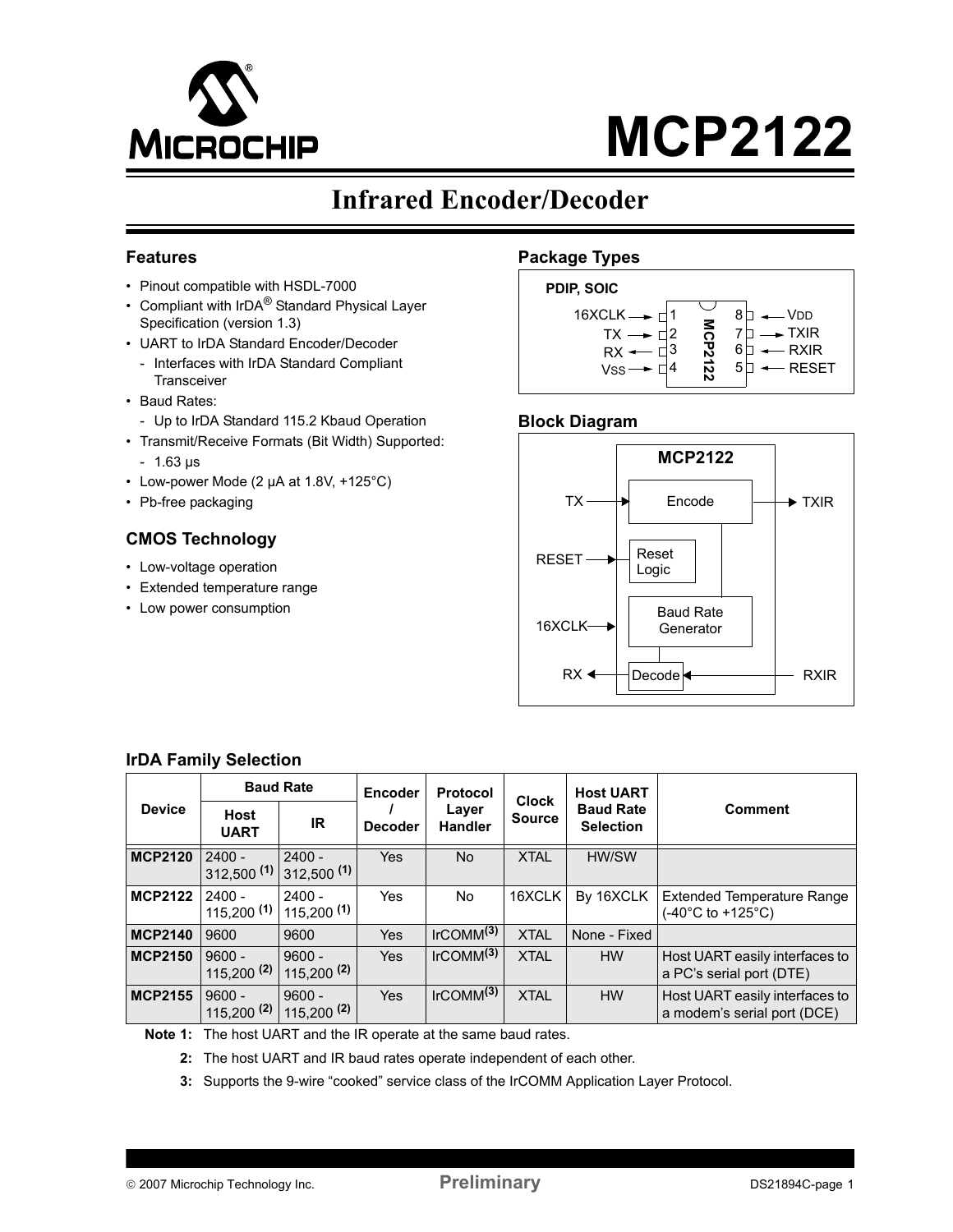**NOTES:**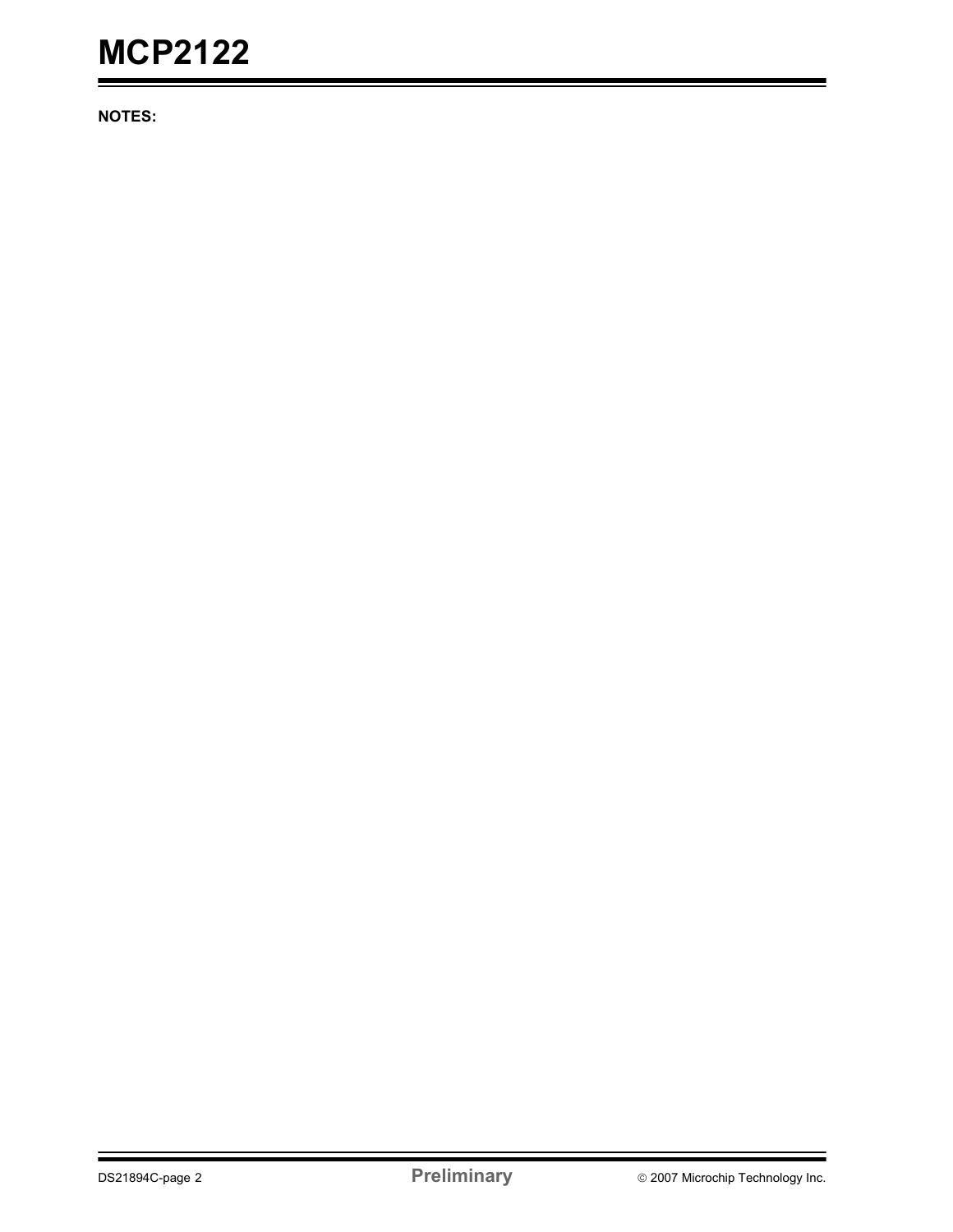# **1.0 DEVICE OVERVIEW**

The MCP2122 is a stand-alone IrDA standard encoder/ decoder device that is pinout-compatible with the Agilent® HSDL-7000 encoder/decoder.

The MCP2122 has two interfaces: the host UART interface and the IR interface (see [Figure 1-1](#page-2-0)). The host UART interfaces to the UART of the Host Controller. The Host Controller is the device in the embedded system that transmits and receives the data. The IR interface connects to an infrared (IR) optical transceiver circuit that converts electrical pulses into IR light (encode) and converts IR light into electrical pulses (decode). This IR optical transceiver circuit could be either a standard infrared optical transceiver (such as a Vishay $\mathbb{P}$  TFDU 4300) or it could be implemented with discrete components. For additional information, please refer to AN243, "Fundamentals of the Infrared Physical Layer" (DS00243).

When the Host Controller transmits the UART format data, the MCP2122 receives this UART data and encodes (modulates) it bit by bit. This encoded data is then output as electrical pulses to the IR transceiver. The IR transceiver will then convert these electrical pulses to IR light pulses.

The IR transceiver also receives IR light pulses (data), which are outputted as electrical pulses. The MCP2122 decodes (demodulates) these electrical pulses, with the data then being transmitted by the MCP2122 UART. This modulation/demodulation method is performed in accordance with the IrDA standard.

[Table 1-1](#page-2-1) shows an overview of some of the device features. [Figure 1-1](#page-2-0) shows a typical application block diagram. [Table 1-2](#page-3-0) shows the pin definitions of the MCP2122 during normal operation.

#### <span id="page-2-1"></span>**TABLE 1-1: MCP2122 FEATURES OVERVIEW**

| <b>Features</b>        | <b>MCP2122</b>           |  |  |
|------------------------|--------------------------|--|--|
| Serial Communications: | UART, IR                 |  |  |
| Baud Rate Selection:   | 16XCLK                   |  |  |
| Low-power Mode:        | Yes                      |  |  |
| Packages:              | 8-pin PDIP<br>8-pin SOIC |  |  |

Infrared Technology Features:

- Universal standard for connecting portable computing devices
- Effortless implementation
- Economical alternative to other connectivity solutions
- Reliable, high-speed connection
- Safe to use in any environment; can even be used during air travel
- Eliminates the hassle of cables
- Allows PCs and non-PCs to communicate with each other
- Enhances mobility by allowing users to easily connect

# **1.1 Applications**

Some applications where an IR interface (**MCP2122**) could be used include:

- Data-Logging/Data Exchange
- System Setup
- System Diagnostic Read Out
- Manufacturing Configuration
- Host Controller Firmware Updates
- System Control

<span id="page-2-0"></span>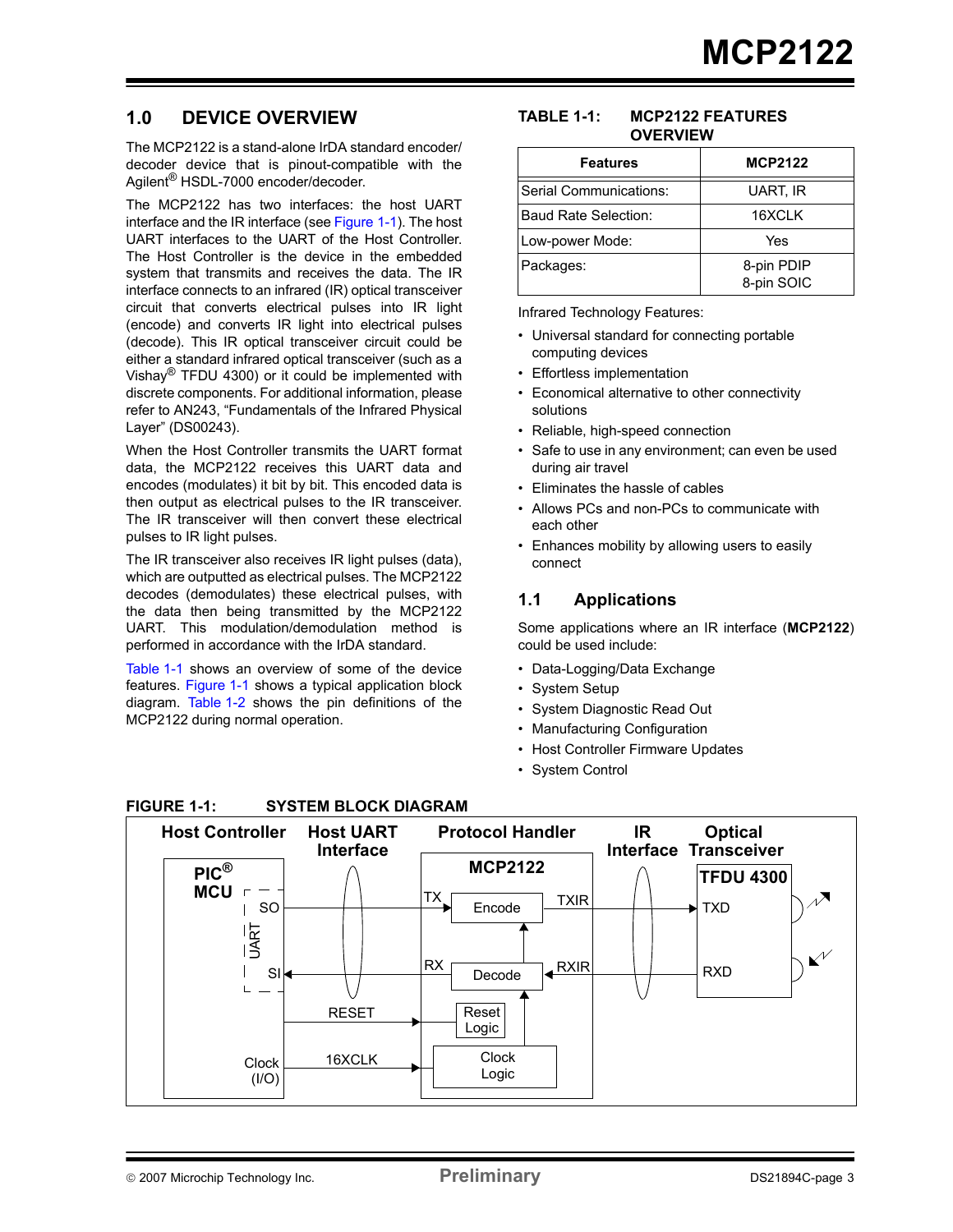# <span id="page-3-0"></span>**TABLE 1-2: PIN DESCRIPTION**

| <b>Pin Name</b>       |             | <b>Pin Number</b> | <b>Pin</b> | <b>Buffer</b> |                                                                           |
|-----------------------|-------------|-------------------|------------|---------------|---------------------------------------------------------------------------|
|                       | <b>PDIP</b> | <b>SOIC</b>       | Type       | <b>Type</b>   | <b>Description</b>                                                        |
| 16XCLK                |             | 1                 |            | <b>ST</b>     | 16x external clock source input                                           |
| <b>TX</b>             | 2           | 2                 |            | <b>ST</b>     | Asynchronous receive from Host Controller UART                            |
| <b>RX</b>             | 3           | 3                 | $\Omega$   |               | Asynchronous transmit to Host Controller UART                             |
| <b>VSS</b>            | 4           | 4                 |            | P             | Ground reference for logic and I/O pins                                   |
| <b>RESET</b>          | 5           | 5                 |            | <b>ST</b>     | <b>Resets the Device</b><br>H = Normal Operation<br>$L =$ Device in Reset |
| <b>RXIR</b>           | 6           | 6                 |            | ST            | Asynchronous receive from infrared transceiver                            |
| <b>TXIR</b>           | 7           | 7                 | $\Omega$   |               | Asynchronous transmit to infrared transceiver                             |
| <b>V<sub>DD</sub></b> | 8           | 8                 |            | P             | Positive supply for logic and I/O pins                                    |

**Legend:** ST = Schmitt Trigger input with CMOS levels

 $I = Input$ 

 $P = Power$ 

 $O =$  Output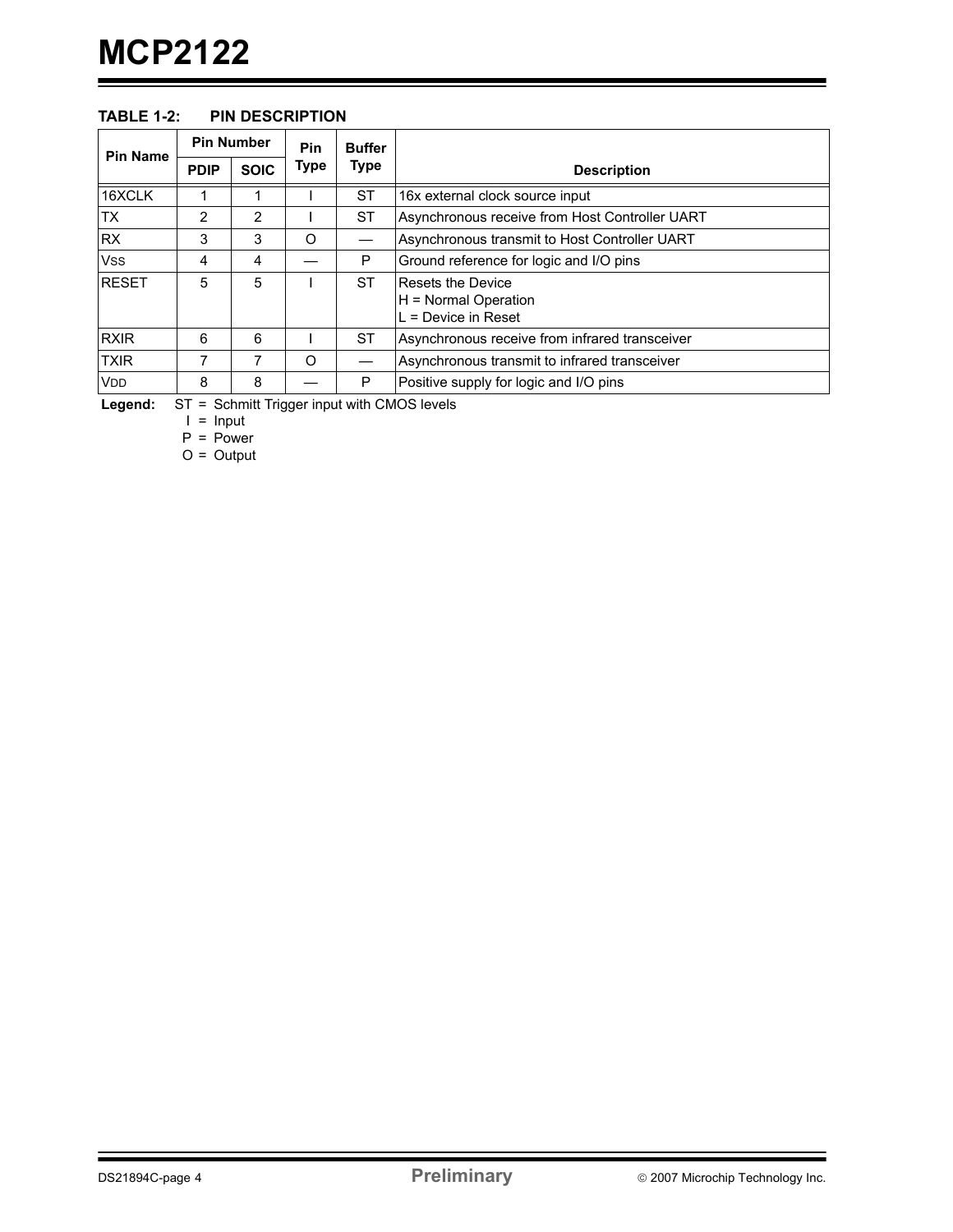# **2.0 DEVICE OPERATION**

The MCP2122 is a low-cost infrared encoder/decoder. The baud rate is the same for the host UART and IR interfaces and is determined by the frequency of the 16XCLK signal, with a maximum baud rate of 115.2 Kbaud.

The MCP2122 is made up of these functional modules:

- Clock Driver (16XCLK)
- Reset
- IR Encoder/Decoder
	- IrDA Standard Encoder
	- IrDA Standard Decoder

The **16XCLK** circuit allows a clock input to provide the device clock.

The **Reset** circuit supports an external reset signal.

The **IR Encoder** logic takes a data bit and converts it to the IrDA standard signal according to the IrDA standard Physical Layer specification, while the **IR Decoder** logic takes the IrDA standard signal and converts it to 8-bit data bytes.

# **2.1 Power-up**

As the device is powered up, there will be a voltage range in which the device will not operate properly. The device should be reset once it has entered the normal operating range (from an out-of-voltage condition). The RESET pin may then be forced high.

Other device operating parameters (such as frequency, temperature, etc.) must also be within their operating ranges when the device exits reset. Otherwise, the device may not function as desired.

# **2.2 Device Reset**

The MCP2122 is forced into the known state (RESET) when the RESET pin is in the low state. Once the RESET pin is brought to a high state, the device begins normal operation (if the device operating parameters are met). [Table 2-1](#page-4-0) shows the states of the output pins while the device is in reset (RESET = Low). [Table 2-2](#page-4-1) shows the state of the output pins once the device exits reset, RESET = L→H (device in Normal Operation mode).

The MCP2122 has a RESET noise filter in the RESET input signal path. The filter will detect and ignore small pulses.

Using the RESET pin to enter a low-power state is discussed in **[Section 2.9 "Minimizing Power"](#page-10-0)**.

## <span id="page-4-0"></span>**TABLE 2-1: DEFAULT OUTPUT PIN STATES IN DEVICE RESET**

| <b>Input Pin</b> |              |     | <b>Output Pin</b><br><b>State</b> | <b>Comments</b>        |  |
|------------------|--------------|-----|-----------------------------------|------------------------|--|
| <b>Name</b>      | <b>State</b> | RX. | TXIR                              |                        |  |
| RESET            |              | н   |                                   | Device in Reset mode I |  |

#### <span id="page-4-1"></span>**TABLE 2-2: DEFAULT OUTPUT PIN STATES AFTER DEVICE RESET (RESET = L**→**H)**

| <b>Input Pin</b> |              | <b>Output Pin</b><br><b>State</b> |             | <b>Comments</b>                                                      |  |  |
|------------------|--------------|-----------------------------------|-------------|----------------------------------------------------------------------|--|--|
| <b>Name</b>      | <b>State</b> | <b>RX</b>                         | <b>TXIR</b> |                                                                      |  |  |
| ТX               |              |                                   | →L          | L→H l After 7 - 8 16XCLK<br>pulses, the TXIR pin<br>will pulse high. |  |  |
|                  | н            |                                   |             |                                                                      |  |  |
| <b>RXIR</b>      |              | $H\rightarrow L$                  |             | After 4 16XCLK pulses,<br>$RX = 1$                                   |  |  |
|                  |              |                                   |             |                                                                      |  |  |

# **2.3 Decoupling**

It is highly recommended that the MCP2122 have a decoupling capacitor (CBYP). A 0.01 µF capacitor is recommended as a starting value, but an evaluation of the best value for your circuit/layout should be performed. Place this decoupling capacitor (CBYP) as close to the MCP2122 as possible (see [Figure 2-1](#page-4-2)).

# <span id="page-4-2"></span>**FIGURE 2-1: DEVICE DECOUPLING**

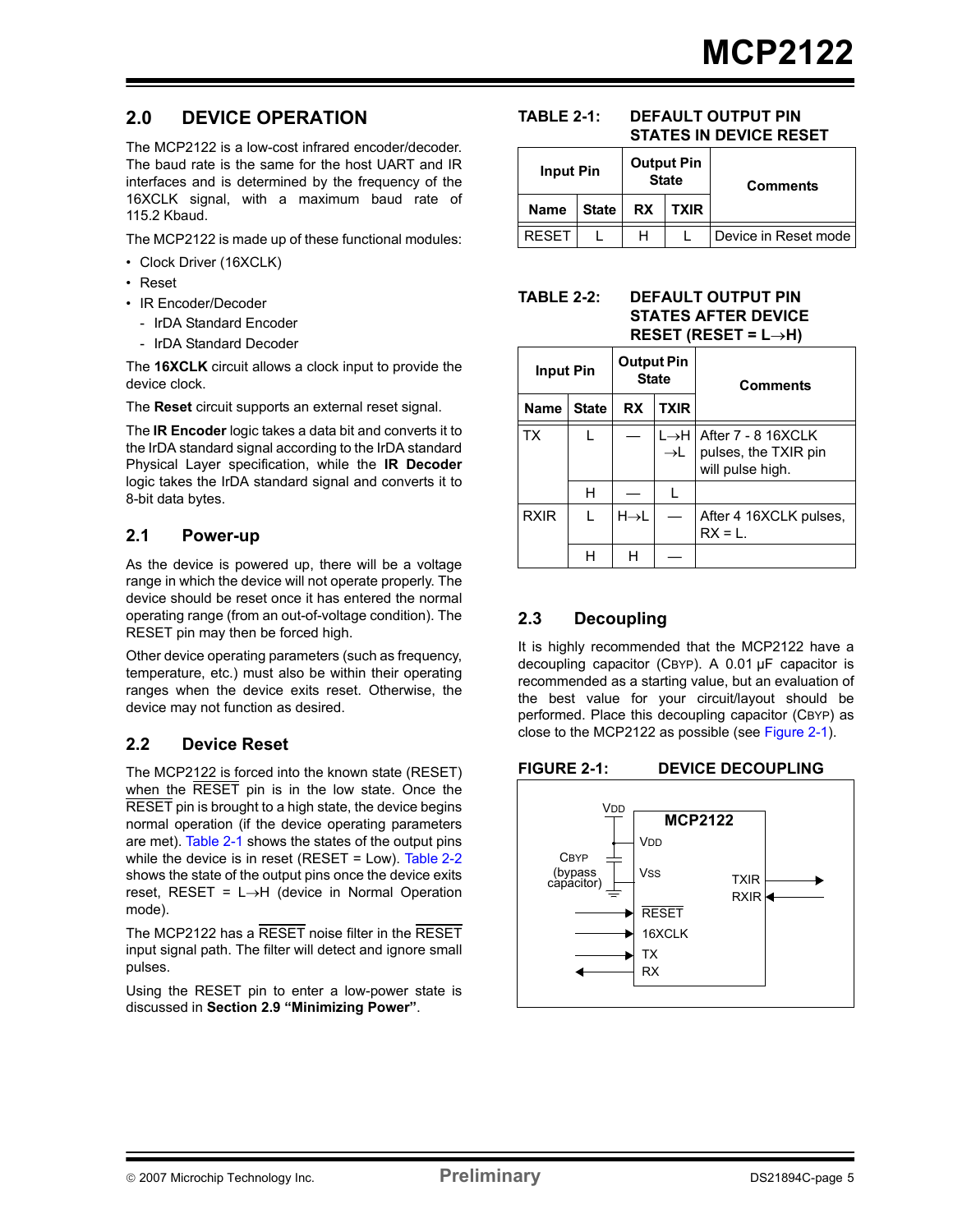# 2.3.1 BROWN-OUTS

Some applications may subject the MCP2122 to a brown-out condition. Good design practice requires that when a system is in brown-out, the system should be in reset to ensure that the system is in a known state when the system exits the brown-out. This brown-out circuitry is external to the MCP2122.

#### 2.3.1.1 External Brown-Out Reset Circuits

[Figure 2-2](#page-5-0) shows a circuit for external brown-out protection using the TCM809 device.

[Figure 2-3](#page-5-1) and [Figure 2-4](#page-5-2) illustrate two examples of external circuitry that may be implemented. Each option needs to be evaluated to determine if they satisfy the requirements of the application.

# <span id="page-5-0"></span>**FIGURE 2-2: EXTERNAL BROWN-OUT**

# **PROTECTION USING THE TCM809**



#### <span id="page-5-1"></span>**FIGURE 2-3: EXTERNAL BROWN-OUT PROTECTION CIRCUIT 1**



#### <span id="page-5-2"></span>**FIGURE 2-4: EXTERNAL BROWN-OUT PROTECTION CIRCUIT 2**



**Note 1:** This circuit is less expensive, but less accurate. Transistor Q1 turns off when VDD is below a certain level such that:

$$
VDD \cdot \frac{R1}{R1 + R2} = 0.7V
$$

**2:** Resistors should be adjusted for the characteristics of the transistor.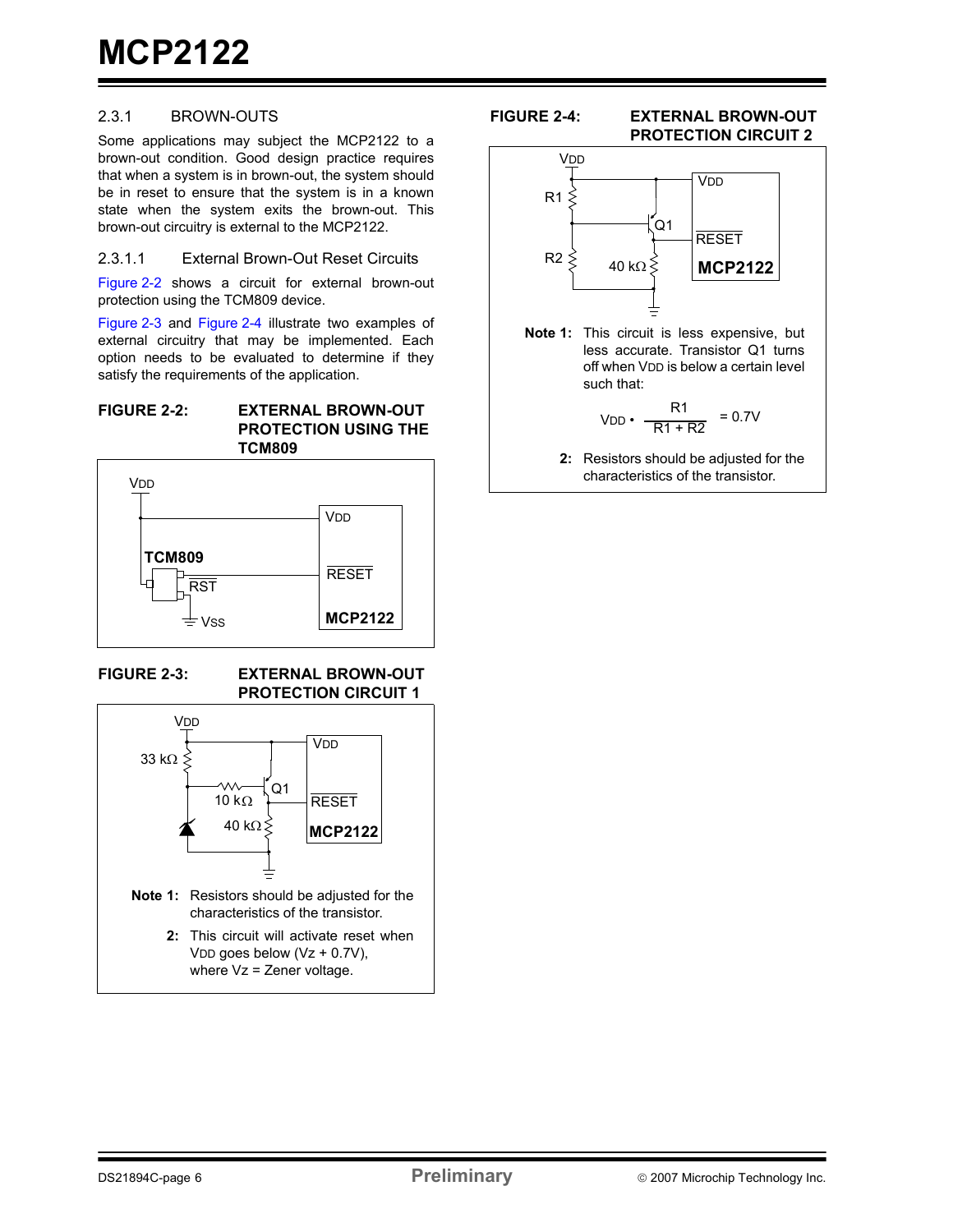# **2.4 16XCLK (Bit Clock)**

The MCP2122 requires an external clock source to operate. The 16XCLK pin is the device clock input (see [Figure 2-5\)](#page-6-0) and is independent of the host UART interface or the IR interface. The 16XCLK determines all timing during device operation. It is the edge of the 16XCLK pin that causes activity to occur.

The 16XCLK signal can also be referred to as a bit clock (BITCLK). There are 16 BITCLKs for each bit time. The BITCLKs are used for the generation of the Start bit, the eight data bits and the Stop bit.

When the embedded system could be receiving IR communication, the MCP2122 is required to have the 16XCLK signal clocking at the expected frequency, with minimal variation in that frequency. Between data bytes (Stop bit to Start bit), the 16XCLK frequency can be changed. This may occur in systems where the Host Controller is implementing one of the IrDA standard application layer protocols (such as IrObex).

<span id="page-6-1"></span>

When the embedded system does not want to receive IR communications, the 16XCLK clock can be disabled (static). This will reduce the power consumption of the system.

[Figure 2-6](#page-6-1) shows the relationship of the 16XCLK signal to the RXIR input, which then determines the RX output signal. [Figure 2-7](#page-6-2) shows the relationship of the 16XCLK signal to the TX input, which then determines the TXIR output signal. For device timing information, refer to **[Section 4.0 "Electrical Characteristics"](#page-14-0)**.

#### <span id="page-6-0"></span>**FIGURE 2-5: DEVICE CLOCK SOURCE**





<span id="page-6-2"></span>



© 2007 Microchip Technology Inc. **Preliminary** DS21894C-page 7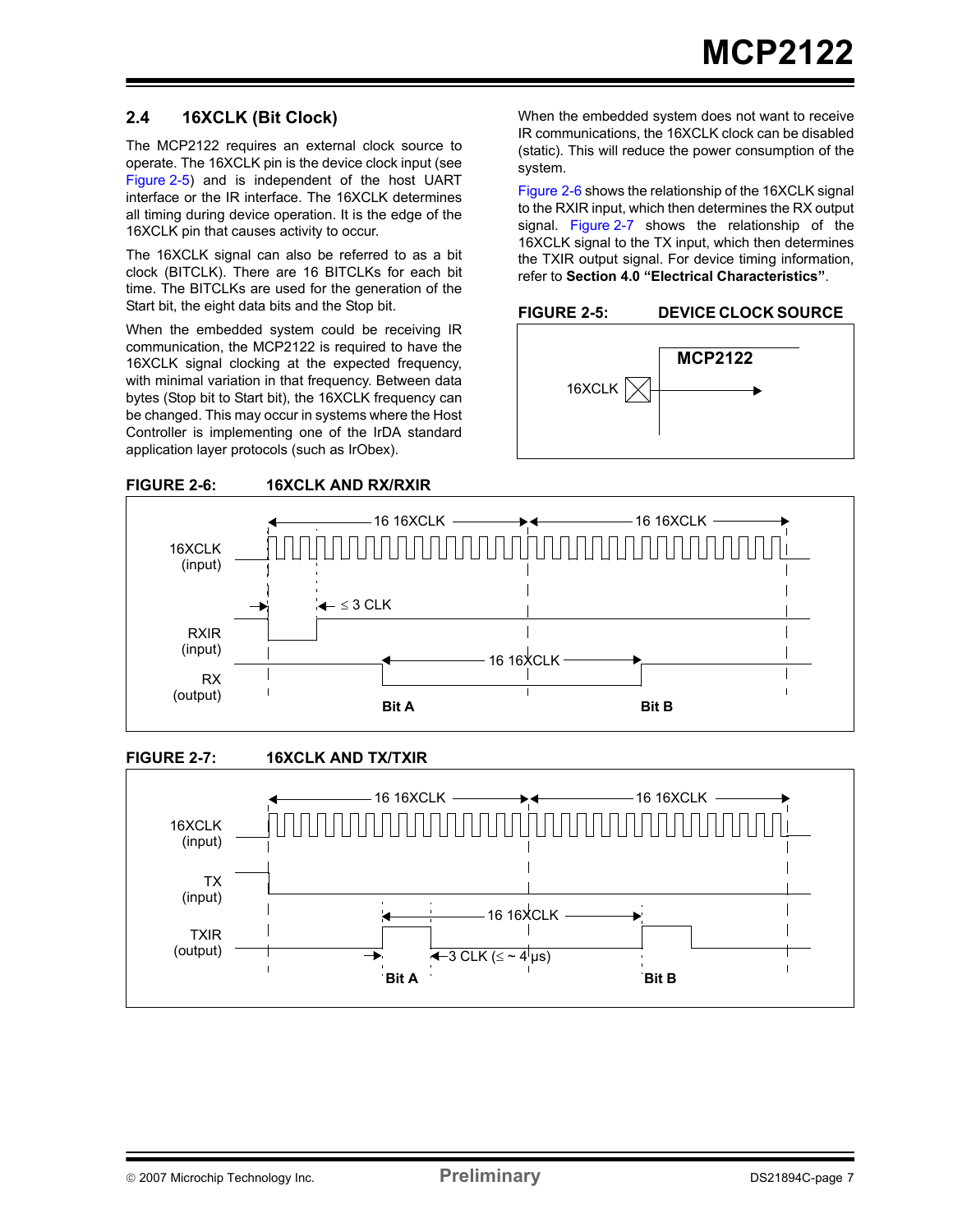#### 2.4.1 BAUD RATE

The baud rate for the MCP2122 is determined by the frequency of the 16XCLK signal. [Equation 2-1](#page-7-0) demonstrates how to calculate the 16XCLK frequency based on the desired baud rate. [Table 2-3](#page-7-1) shows some common baud rates and the corresponding 16XCLK frequency.

#### <span id="page-7-0"></span>**EQUATION 2-1: 16XCLK FREQUENCY**

```
F_{16XCLK} = 16 \bullet (Desired Baud Rate)
```
## <span id="page-7-1"></span>**TABLE 2-3: COMMON BAUD RATE/ 16XCLK FREQUENCY**

| <b>Baud</b><br>Rate | 16XCLK<br><b>Frequency</b><br>$(F_{16 \text{XCLK}})$ | Comment |
|---------------------|------------------------------------------------------|---------|
| 9600                | 153,600                                              |         |
| 19,200              | 307,200                                              |         |
| 38,400              | 614,400                                              |         |
| 57,600              | 921,600                                              |         |
| 115,200             | 1,843,200                                            |         |

# **2.5 Encoder/Decoder**

The IR encoder/decoder is made up of two major components. They are:

- IR Decoder
- IR Encoder

The encoder receives UART data (bit by bit) and outputs a data bit in the IrDA standard bit format. [Figure 2-8](#page-7-2) shows a functional block diagram of the encoder.

The decoder receives IrDA standard data (bit by bit) and outputs data in UART data bit format. [Figure 2-8](#page-7-2) shows a functional block diagram of the decoder.

The encoder/decoder has two interfaces. They are:

- Host UART interface
- IR interface

# 2.5.1 ENCODING (MODULATION)

Each bit time is comprised of 16 bit clocks. If the value to be transmitted (as determined by the TX pin) is a logic-low, the TXIR pin will output a low level for 7-bit clock cycles, a logic-high level for 3-bit clock (with a maximum high-time of about 4 µs) cycles, with the remaining time (6-bit clock cycles or more) being low. If the value to transmit is a logic-high, the TXIR pin will output a low level for the entire 16 bit clock cycle.

# 2.5.2 DECODING (DEMODULATION)

Each bit time is comprised of 16 bit clocks. If the value to be received is a logic-low, the RXIR pin will be a low level for the first 3-bit clock cycle (or a minimum of 1.6 µs), with the remaining time (13-bit clock cycles) being high. If the value to be received is a logic-high, the RXIR pin will be a high level for the entire 16-bit clock cycle. The level on the RX pin will be in the appropriate state for an entire 16-bit clock cycle.

# <span id="page-7-2"></span>**FIGURE 2-8: MCP2122 RECEIVE DETECT TO ENCODER/DECODER BLOCK DIAGRAM**

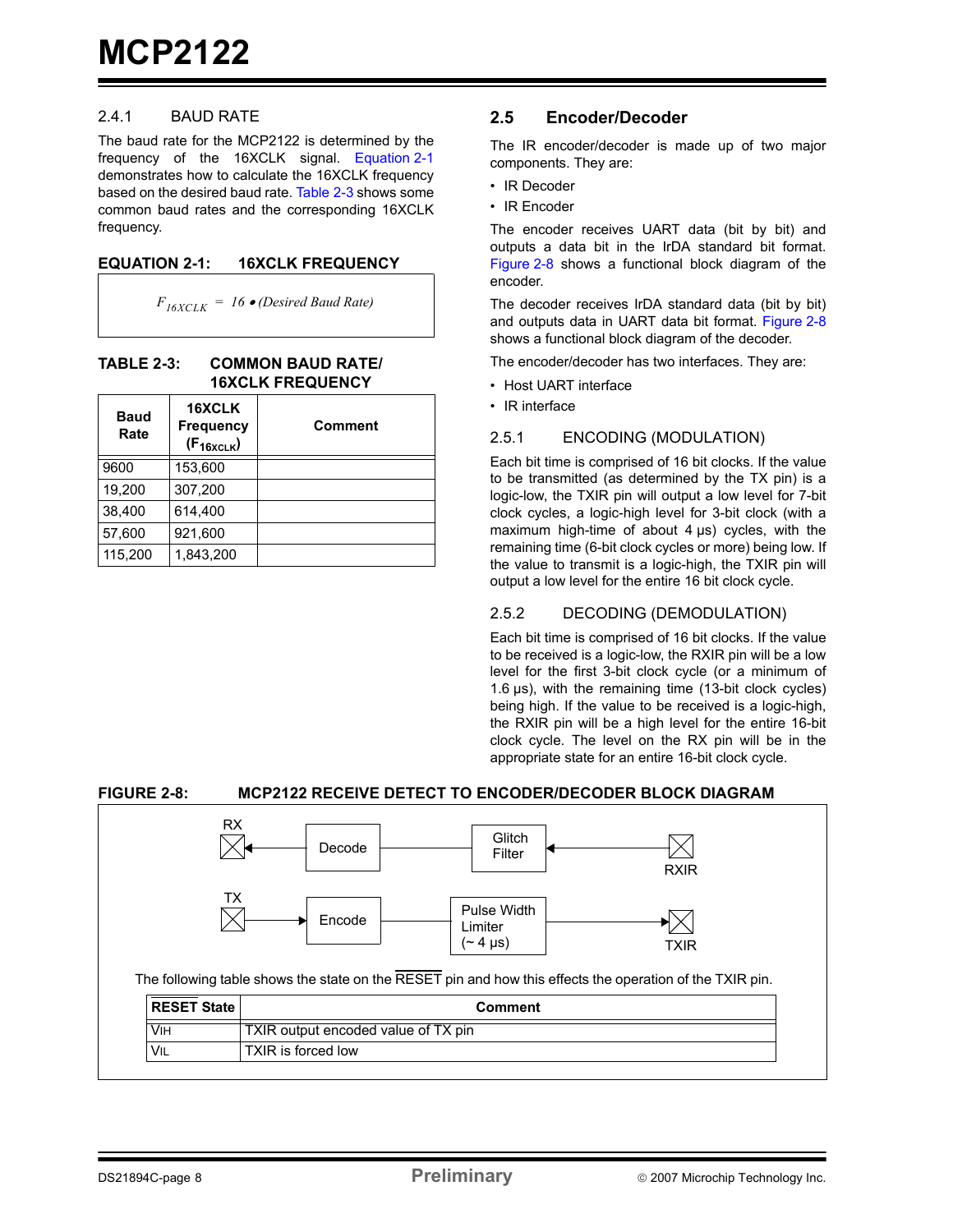#### 2.5.3 ENCODING AND SCREEN CAPTURES

[Table 2-4](#page-8-0) shows the TXIR pin high-time at different common baud rates. The internal TXIR pulse-width high-time limiter is a feature that minimizes the system current consumption at lower baud rates. The IrDA standard specification requires that optical receiver circuitry detect pulses as narrow as  $1.41 \,\mu s$  (1.63  $\mu s$  is the typical time at 115200 baud). Therefore, the time that the TXIR pin is high after this valid detection is additional current that is driven by the emitter LED. The MCP2122 will force the TXIR pin low once the pulse-width limiter has timed out. [Figure 2-9](#page-8-1) shows the MCP2122 16XCLK, TX and TXIR waveforms at 115200 baud for a single TX low bit. In this case, the TXIR is high for three 16XCLK pulses. In [Figure 2-10](#page-9-0), the MCP2122 is at 9600 baud for a single TX low bit. In this case, the TXIR is high for 3.55 µs (determined by pulse-width limiter circuit).

#### <span id="page-8-0"></span>**TABLE 2-4: TXIR HIGH PULSE WIDTH**

|                     | <b>TXIR Pulse Width</b>     |                                                         |                                           |  |  |  |  |  |
|---------------------|-----------------------------|---------------------------------------------------------|-------------------------------------------|--|--|--|--|--|
| <b>Baud</b><br>Rate | 3xT16XCLK<br><b>Circuit</b> | Pulse-width<br>Limiter <sup>(2)</sup><br><b>Circuit</b> | <b>Actual Pulse</b><br>Width              |  |  |  |  |  |
| 9600                | 19.53 µs $(1)$              | $4.00 \,\mu s$                                          | 4.00 µs $(3)$                             |  |  |  |  |  |
| 19200               | 9.77 $\mu$ s <sup>(1)</sup> | $4.00 \,\mu s$                                          | 4.00 $\mu s^{(3)}$                        |  |  |  |  |  |
| 38400               | 4.88 $\mu$ s (1)            | $4.00 \text{ }\mu\text{s}$                              | $4.00 \text{ }\mu\text{s}$ <sup>(3)</sup> |  |  |  |  |  |
| 57600               | $3.26 \,\mu s$              | $4.00 \text{ }\mu\text{s}$                              | $3.26 \,\mu s$                            |  |  |  |  |  |
| 115200              | $1.63 \,\mu s$              | $4.00 \text{ }\mu\text{s}$                              | $1.63 \,\mu s$                            |  |  |  |  |  |

**Note 1:** The pulse-width limiter on the TXIR pin saves system current for this baud rate.

> **2:** This TXIR pulse width time is a design target and is not tested. Actual times may be greater than, or less than, this value.

> **3:** This time (determined by the pulse-width limiter circuit) is device dependent.



# <span id="page-8-1"></span>**FIGURE 2-9: MCP2122 AT 115200 BAUD WAVEFORM**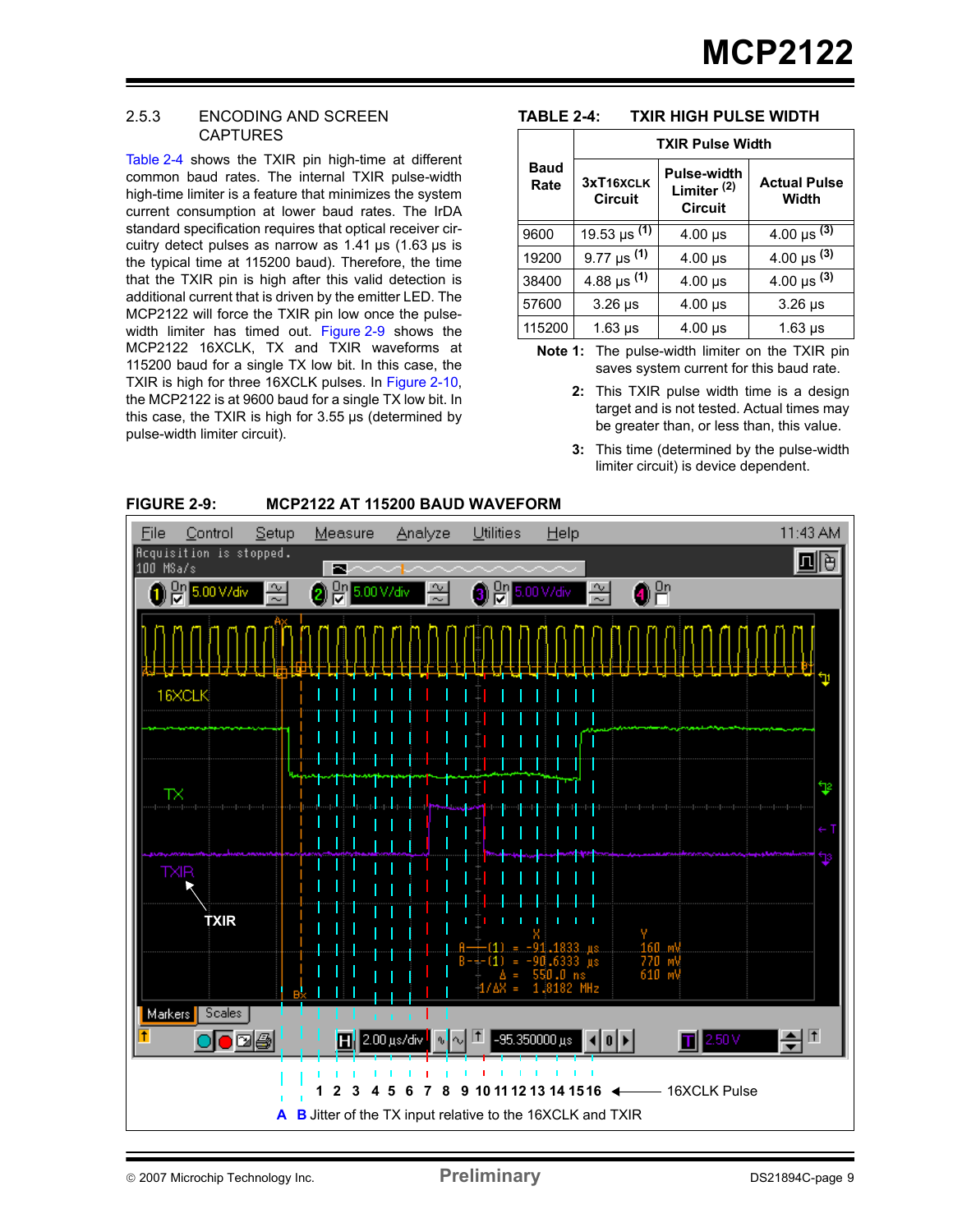<span id="page-9-0"></span>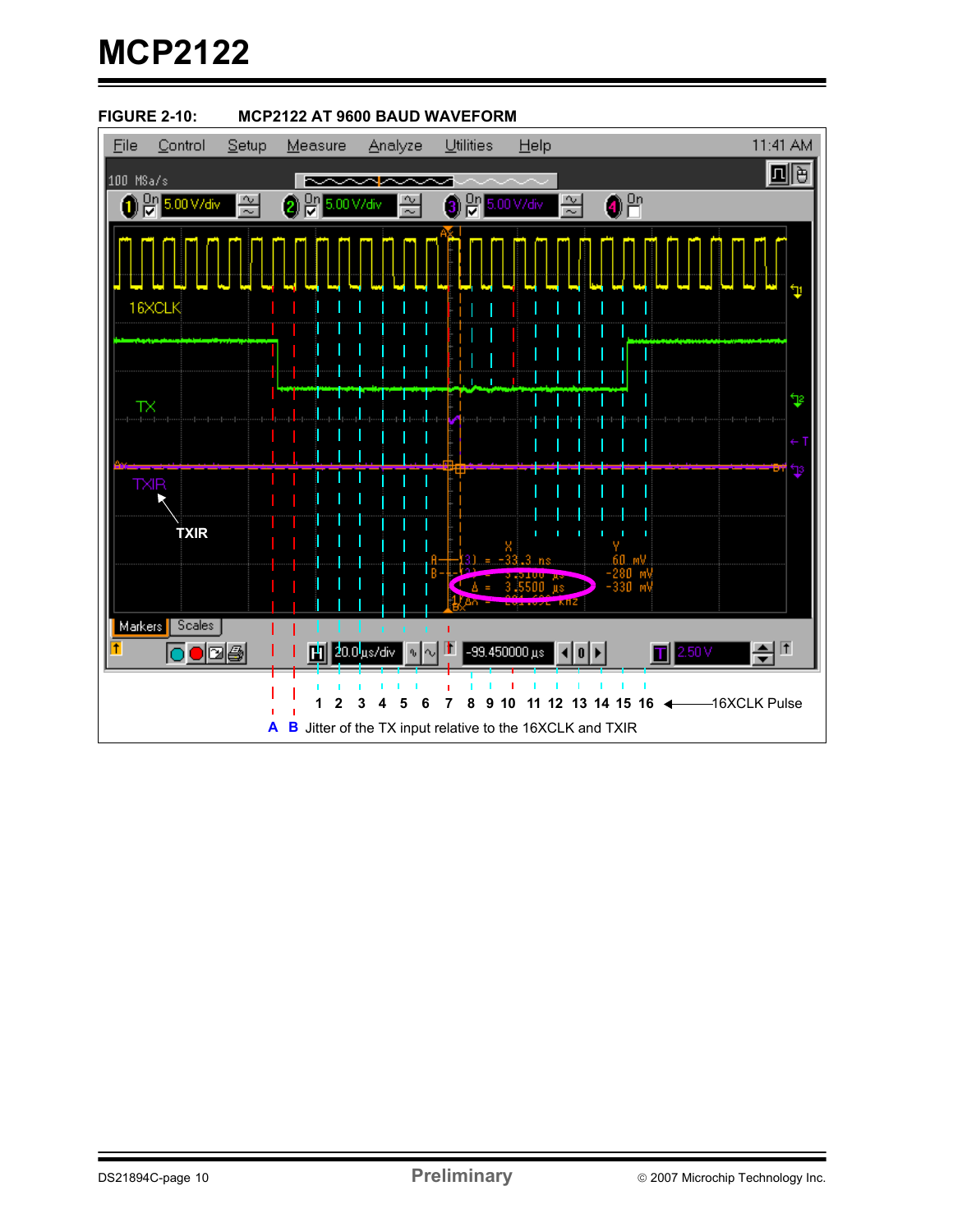# **2.6 Host UART Interface**

The UART interface is used to communicate with the Host Controller. Though a UART is capable of a fullduplex interface, the direct coupling to the IR encoder/ decoder allows only half-duplex operation (since the IR side is either receiving or transmitting and not both at the same time). This means that the system can't transmit and receive at the same time.

#### 2.6.1 TRANSMITTING

When the controller sends serial data to the MCP2122, the baud rates are required to match.

There will be some jitter on the detection of the high-tolow edge of the start bit. This jitter will affect the placement of the encoded start bit. All subsequent bits will be 16 BITCLK times later.

While RXIR is receiving data (low pulse), the TXIR pin is disabled from transmitting.

#### 2.6.2 RECEIVING

When the controller receives serial data from the MCP2122, the baud rates are required to match.

There will be some jitter on the detection of the high-tolow edge of the Start bit. This jitter will affect the placement of the decoded Start bit. All subsequent bits will be 16 BITCLK times later.

The TXIR pin is disabled when data is being received (low pulse) on the RXIR pin.

# **2.7 IR Interface**

The IR interface is used to communicate with the optical receiver circuitry. The IR interface is either transmitting data or receiving data (half-duplex).

# **2.8 Encoding/Decoding Jitter and Offset**

[Figure 2-11](#page-10-1) shows the jitter on the RXIR and TX pins, along with the offset on the RX pin and the TXIR pin.

Jitter is the possible variation of the desired edge. [Figure 2-9](#page-8-1) and [Figure 2-10](#page-9-0) show the jitter of the TX pin (range is indicated by red dashed lines).

Offset is the propagation delay of the input signal (RXIR or TX) to the output signal (RX or TXIR). [Figure 2-9](#page-8-1) and [Figure 2-10](#page-9-0) show the offset of the TXIR pin from the 16XCLK signal that starts the bit time.

# <span id="page-10-0"></span>**2.9 Minimizing Power**

The device can be placed in a low-power mode by forcing the RESET pin low. This disables the internal state machine. To ensure that the lowest power consumption is obtained, ensure that the 16XCLK pin is not active and that the other input pins (TX and RXIR) are at a logic-high or logic-low level.

# 2.9.1 RETURNING TO OPERATION

When returning to normal operation, the RESET pin must be forced high and the 16XCLK signal should be operating. Time should be given to ensure that the 16XCLK is stabilized at the desired frequency before data is allowed to be transmitted or received.

<span id="page-10-1"></span>

© 2007 Microchip Technology Inc. **Preliminary** DS21894C-page 11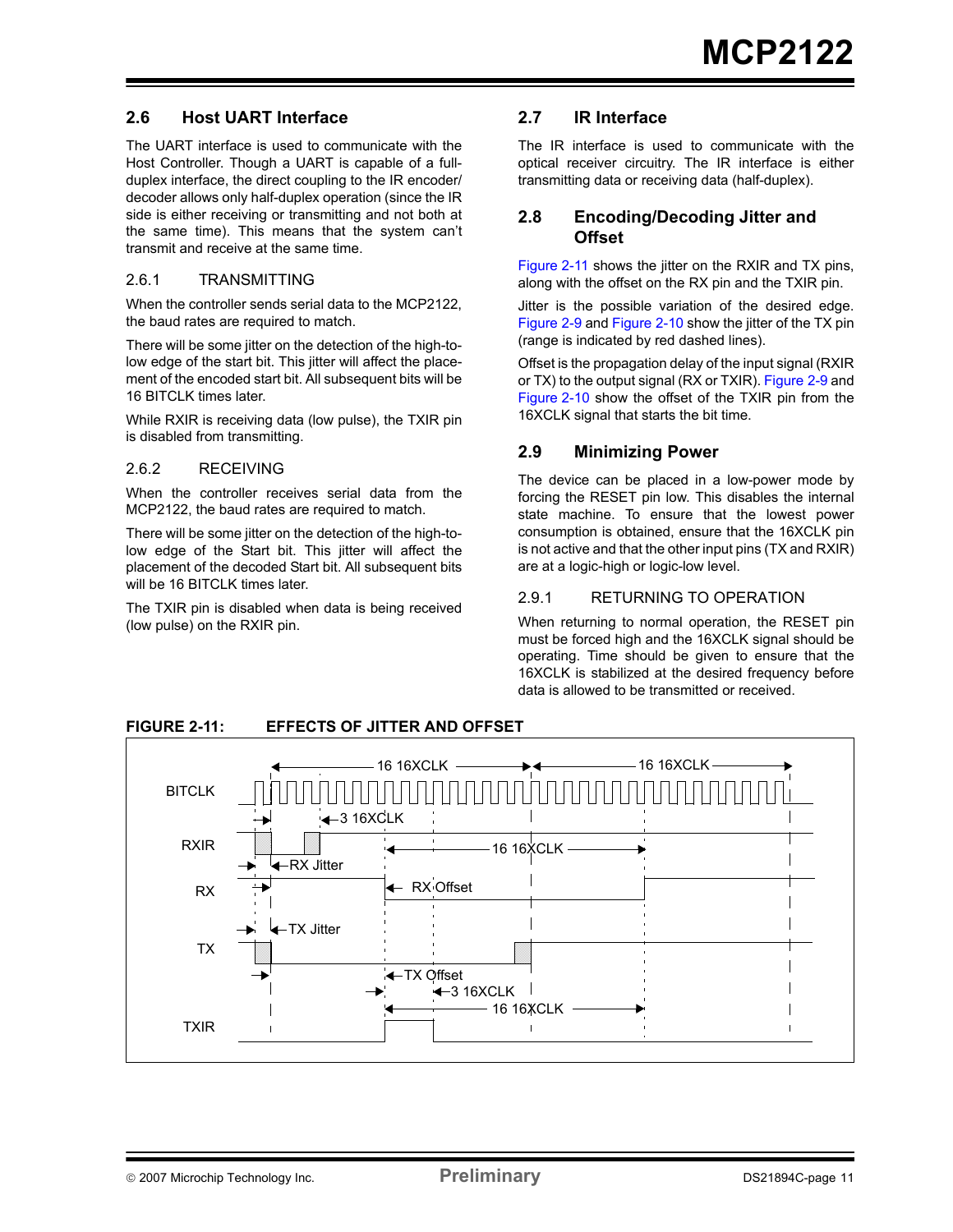**NOTES:**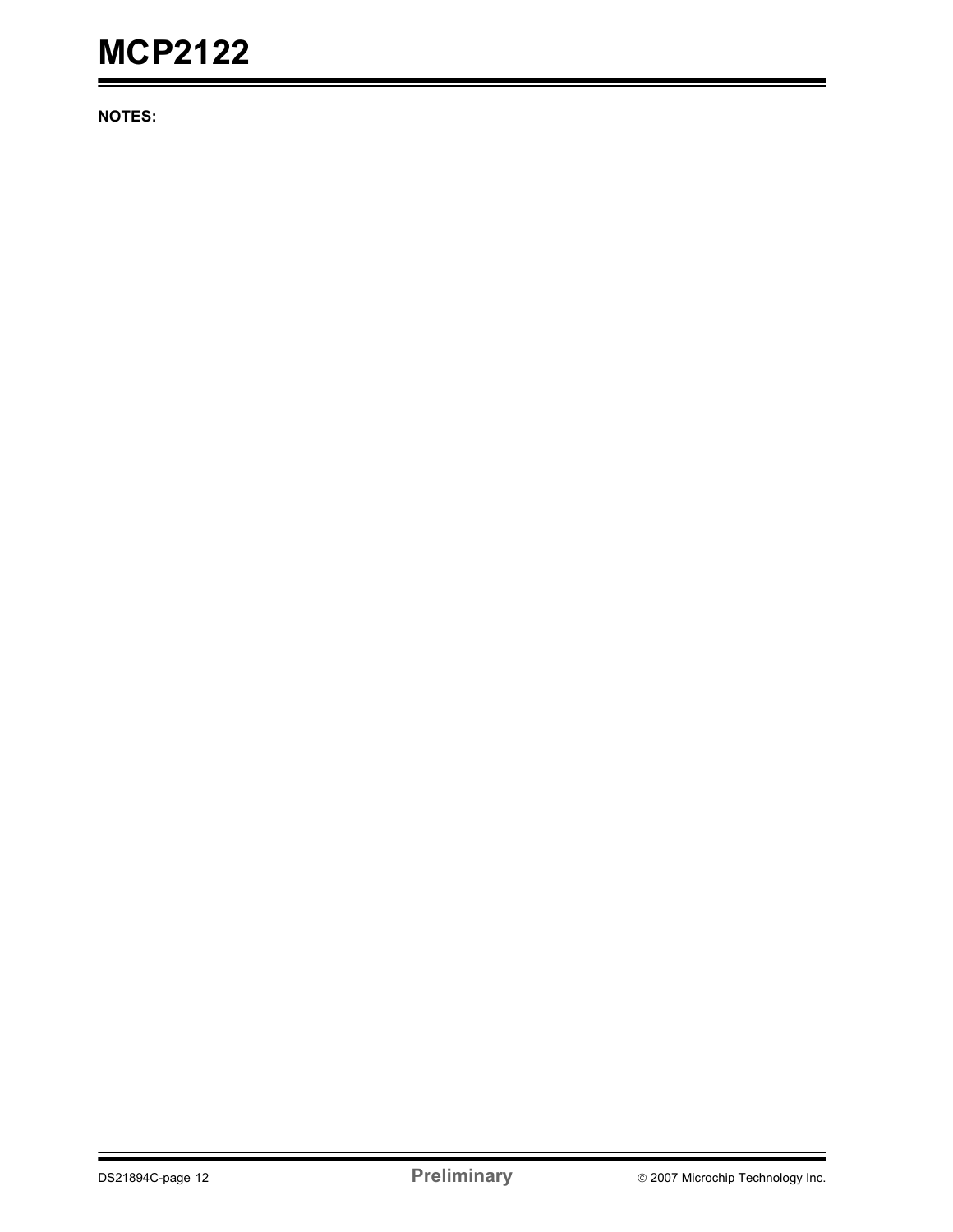# **3.0 DEVELOPMENT TOOLS**

The MCP212X Developer's Daughter Board is used to evaluate and demonstrate the MCP2122 or the MCP2120 IrDA<sup>®</sup> Standard Encoder/Decoder devices.

A header allows the MCP212X Developer's Daughter Board to be jumpered easily into systems for development purposes.

The MCP212X Developer's Daughter Board is designed to interface to several of the "new" low cost PIC<sup>®</sup> Demo Boards. These include the PICDEM HPC Explorer Demo board, the PICDEM FS USB Demo board, and the PICDEM LCD Demo board.

When the MCP212X Developer's Daughter Board is used in conjunction with the PICDEM HPC Explorer Demo board, the MCP212x can be connected to either of the PIC18F8772's two UARTs or the RX and TX signals can be "crossed" so the MCP212x device can communicate directly out the PICDEM HPC Explorer Demo Board's UART (DB-9).



# **Features:**

- 8-pin socket for installation of MCP2122 (installed) and 14-pin socket for installation of MCP2120
- Three Optical Transceiver circuits (1 installed)
- Headers to interface to low cost PICDEM Demo Boards, including:
	- • PICDEM™ HPC Explorer Demo Board
	- • PICDEM™ LCD Demo Board
	- • PICDEM™ FS USB Demo Board
	- • PICDEM™ 2 Plus Demo Board
- Headers to easily connect to the user's embedded system
- Jumpers to select routing of MCP212X signals to the PICDEM™ Demo Board Headers
- Jumpers to configure the operating mode of the board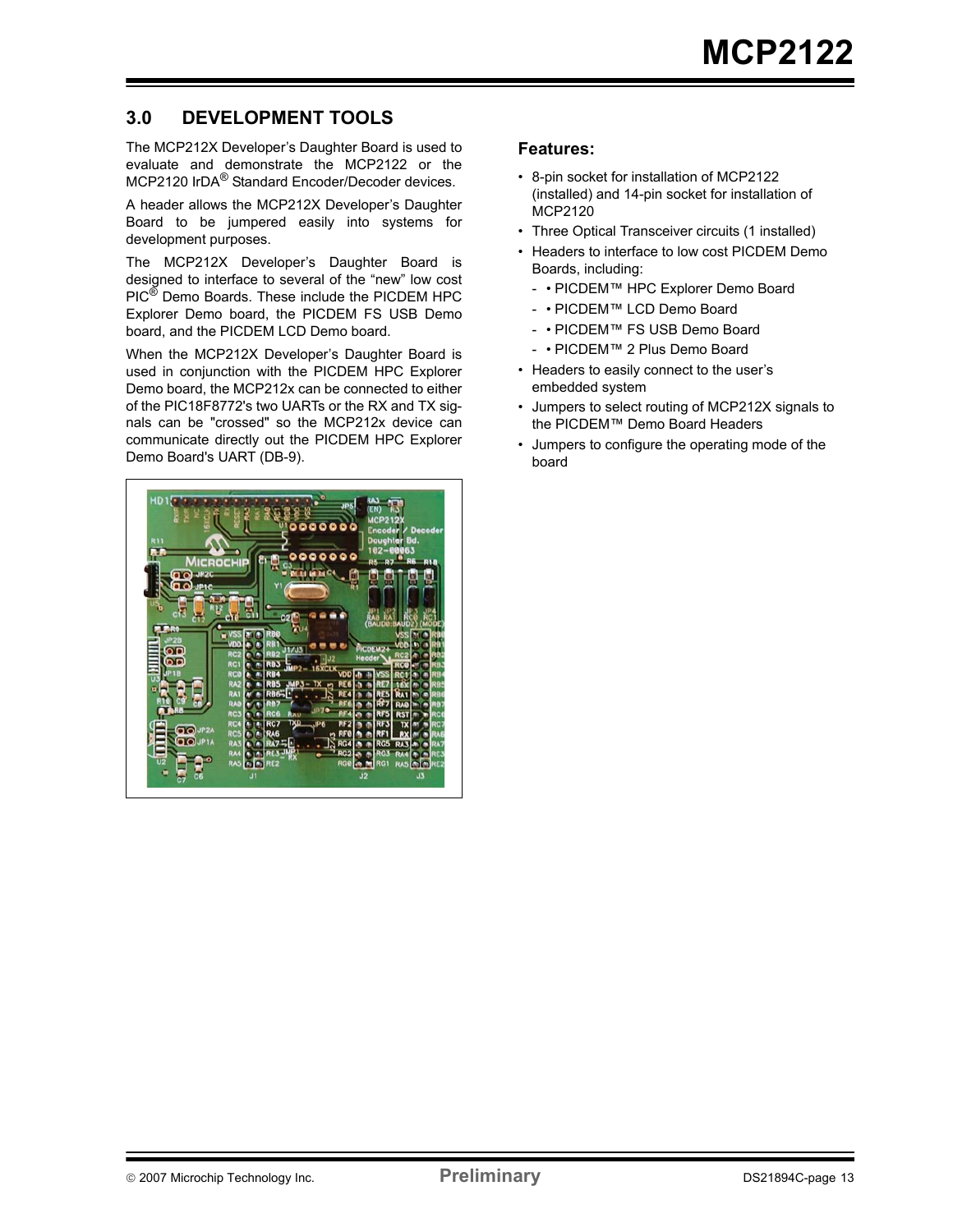**NOTES:**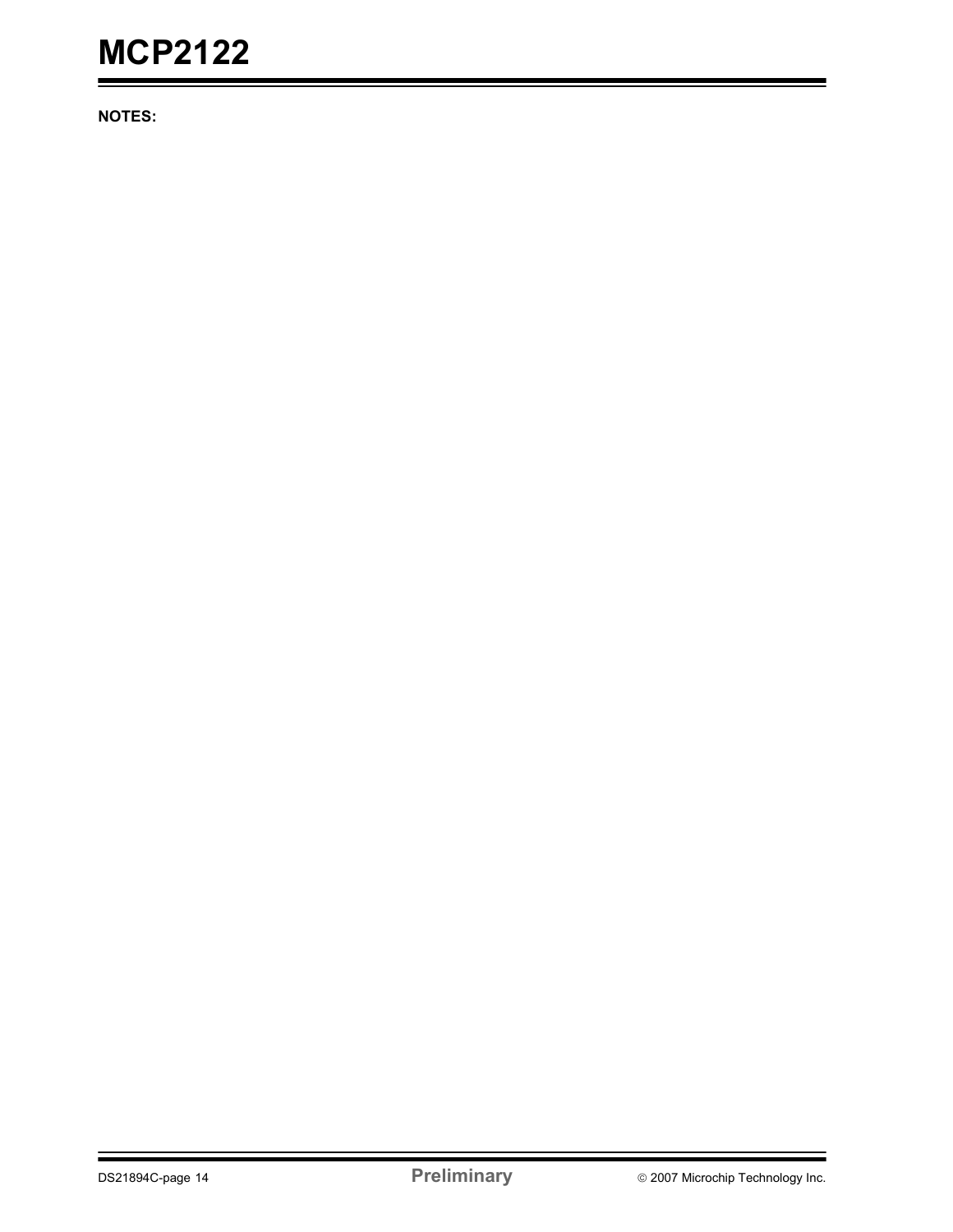# <span id="page-14-0"></span>**4.0 ELECTRICAL CHARACTERISTICS**

# **Absolute Maximum Ratings†**

| <b>Note 1:</b> Power Dissipation is calculated as follows:<br>PDIS = VDD x {IDD - $\Sigma$ IOH} + $\Sigma$ {(VDD - VOH) x IOH} + $\Sigma$ (VOL x IOL) |  |
|-------------------------------------------------------------------------------------------------------------------------------------------------------|--|

**†NOTICE:** Stresses above those listed under "Maximum Ratings" may cause permanent damage to the device. This is a stress rating only and functional operation of the device at those or any other conditions above those indicated in the operation listings of this specification is not implied. Exposure to maximum rating conditions for extended periods may affect device reliability.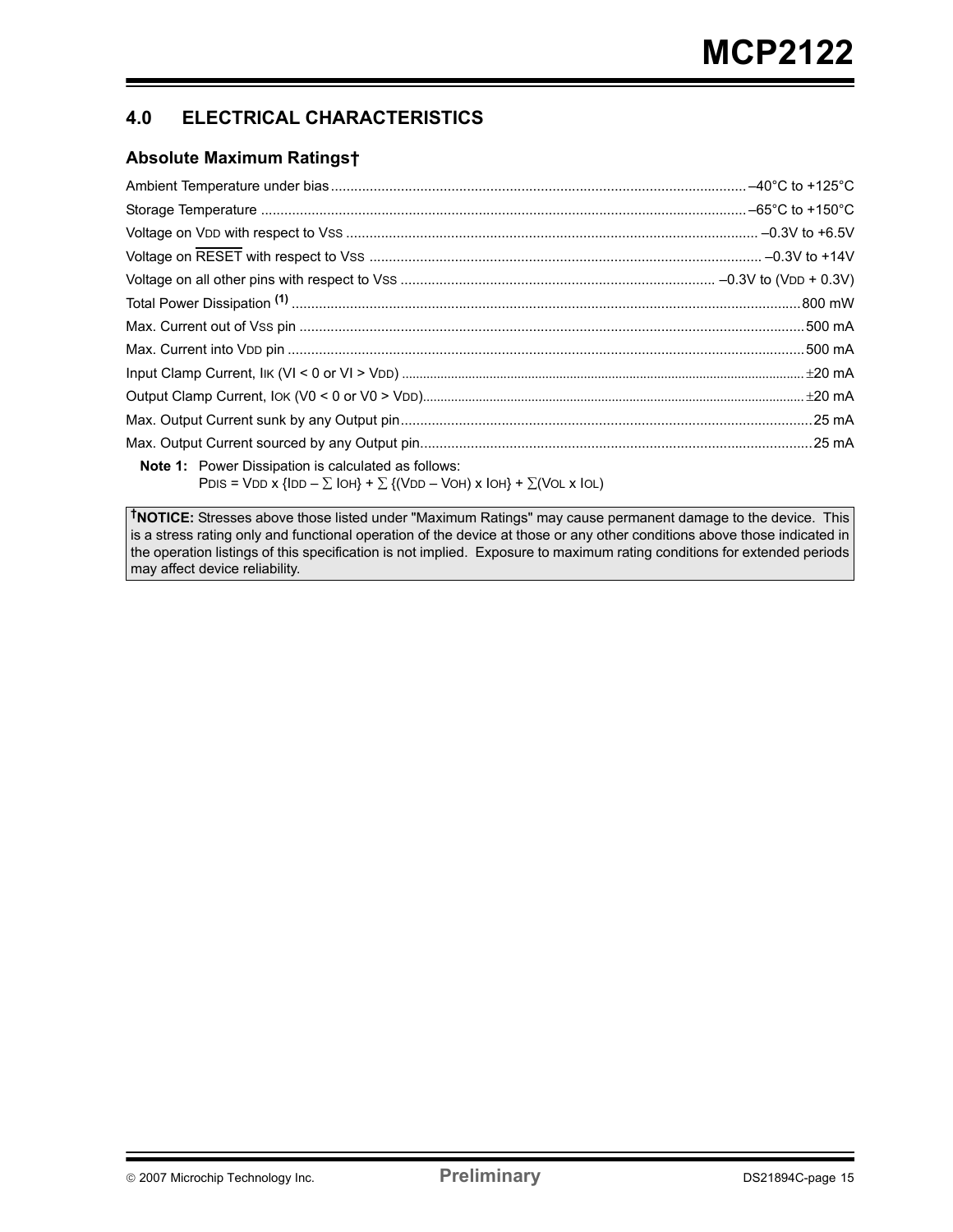<span id="page-15-0"></span>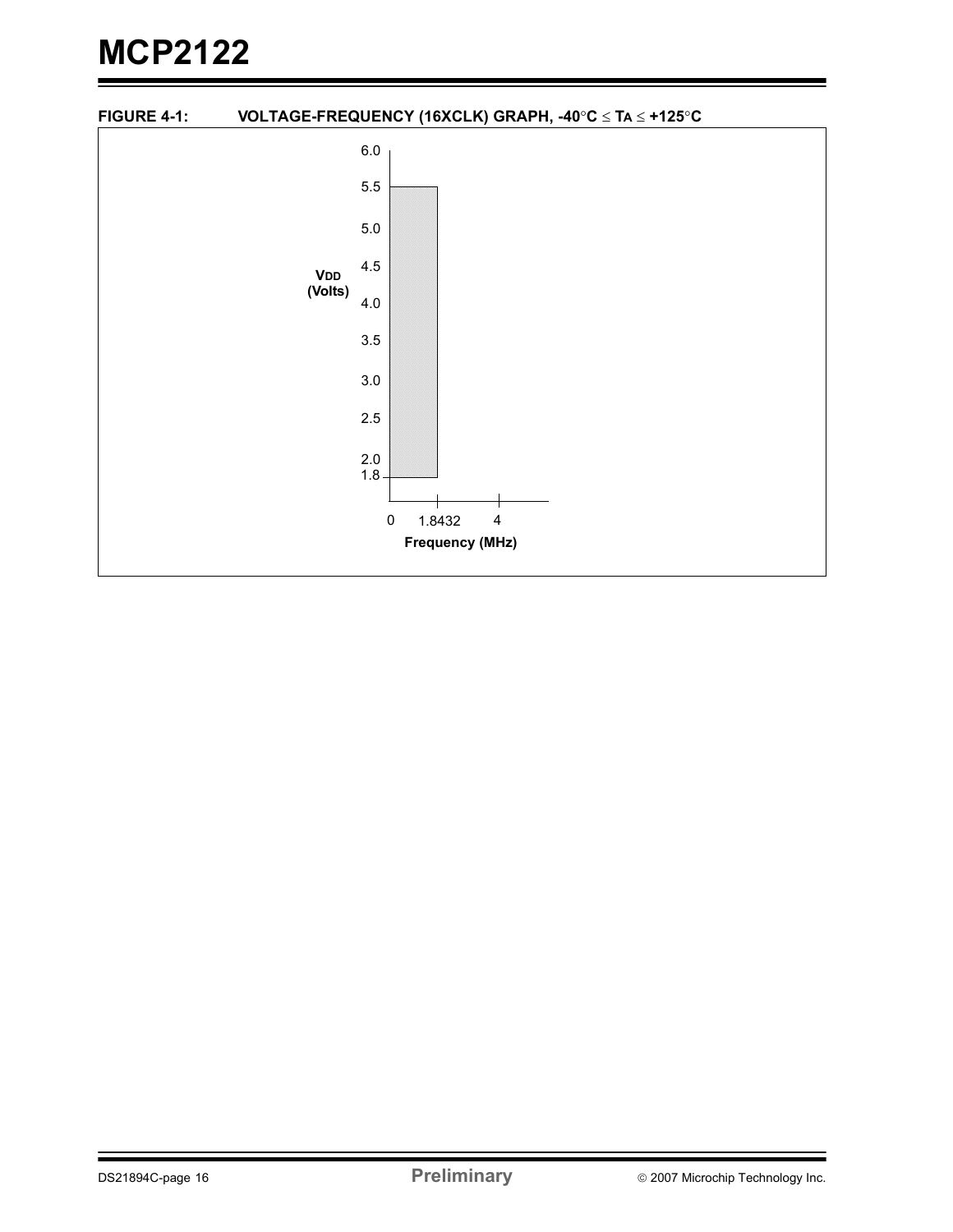# <span id="page-16-0"></span>**4.1 DC Characteristics**

| <b>DC Characteristics</b> |             |                               | <b>Standard Operating Conditions (unless otherwise specified)</b><br>Operating Temperature: $-40^{\circ}$ C $\leq$ TA $\leq$ +125°C (Extended) |           |                |              |                                                                    |
|---------------------------|-------------|-------------------------------|------------------------------------------------------------------------------------------------------------------------------------------------|-----------|----------------|--------------|--------------------------------------------------------------------|
| Param.<br>No.             | Sym         | <b>Characteristic</b>         | Min                                                                                                                                            | Typ $(1)$ | Max            | <b>Units</b> | <b>Conditions</b>                                                  |
| D001                      | <b>VDD</b>  | Supply Voltage                | 1.8                                                                                                                                            |           | 5.5            | V            | See Figure 4-1                                                     |
| D010                      | <b>I</b> DD | Supply Current <sup>(2)</sup> |                                                                                                                                                | 0.1       | 1              | mA           | $Fosc = 1.8432 \text{ MHz}$ , $VDD = 5.5V$<br>$(TX = H, RXIR = H)$ |
|                           |             |                               |                                                                                                                                                |           |                |              | Transmitter $(TX = L, RXIR = H)$                                   |
|                           |             |                               |                                                                                                                                                |           | 300            | μA           | Fosc = 1.8432 MHz, $VDD = 1.8V$ <sup>(4)</sup>                     |
|                           |             |                               |                                                                                                                                                |           | 1              | mA           | $Fosc = 1.8432 MHz$ , $VDD = 5.5V$                                 |
|                           |             |                               |                                                                                                                                                |           |                |              | $Receiver (RXIR = L, TX = H)$                                      |
|                           |             |                               |                                                                                                                                                |           | 500            | μA           | Fosc = 1.8432 MHz, $VDD = 1.8V$ <sup>(4)</sup>                     |
|                           |             |                               |                                                                                                                                                |           | $\overline{2}$ | mA           | $Fosc = 1.8432 \text{ MHz}$ , $VDD = 5.5V$                         |
| D <sub>0</sub> 20         | IPD.        | Device Disabled               |                                                                                                                                                |           | $\overline{2}$ | μA           | $VDD = 1.8V(4)$                                                    |
|                           |             | Current <sup>(3)</sup>        |                                                                                                                                                |           | 4              | μA           | $VDD = 5.5V$                                                       |

**Note 1:** Data in the Typical ("Typ") column is based on characterization results at +25°C. This data is for design guidance only and is not tested.

**2:** The supply current is mainly a function of the operating voltage and frequency. Pin loading, pin rate and temperature have an impact on the current consumption.

a)The test conditions for all IDD measurements are: 16XCLK = external square wave, from rail-to-rail;  $TX = Vss$ ,  $RXIR = Vss$ ,  $RESET = VDD$ .

**3:** The device disable current is mainly a function of the operating voltage. Temperature also has an impact on the current consumption. When the device is disabled (RESET = Vss). The test conditions for all IDD measurements are:

16XCLK = external square wave, from rail-to-rail;  $TX = Vss$ ,  $RXIR = VDD$ ,  $RESET = Vss$ ; The output pins are driving a high or low level into infinite impedance.

**4:** These parameters (shaded) are characterized but are not tested. These values should be used for design guidance only.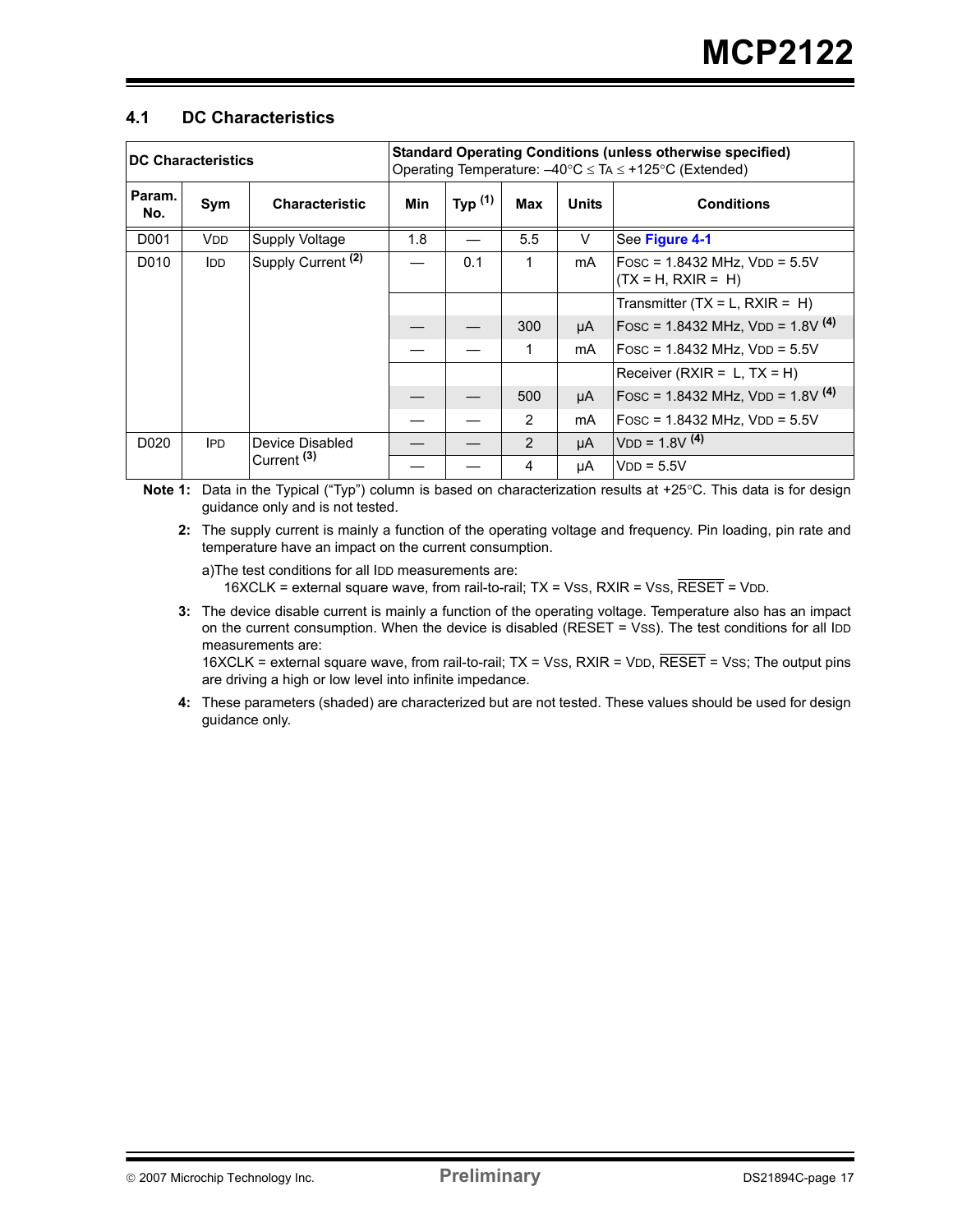# **DC Characteristics (Continued)**

| <b>DC CHARACTERISTICS</b> |            |                                                   | <b>Standard Operating Conditions (unless otherwise specified)</b><br>$-40^{\circ}$ C $\leq$ TA $\leq$ +125°C (extended)<br>Operating temperature<br>Operating voltage VDD range as described in DC spec, Section 4.1 "DC<br>Characteristics". |           |                       |              |                                                     |  |
|---------------------------|------------|---------------------------------------------------|-----------------------------------------------------------------------------------------------------------------------------------------------------------------------------------------------------------------------------------------------|-----------|-----------------------|--------------|-----------------------------------------------------|--|
| Param<br>No.              | Sym        | <b>Characteristic</b>                             | Min                                                                                                                                                                                                                                           | Typ $(1)$ | Max                   | <b>Units</b> | <b>Conditions</b>                                   |  |
|                           | <b>VIL</b> | Input Low-Voltage                                 |                                                                                                                                                                                                                                               |           |                       |              |                                                     |  |
|                           |            | Input pins                                        |                                                                                                                                                                                                                                               |           |                       |              |                                                     |  |
| D031                      |            | TX, RXIR                                          | <b>Vss</b>                                                                                                                                                                                                                                    |           | $0.2$ V <sub>DD</sub> | V            |                                                     |  |
| D032                      |            | <b>RESET</b>                                      | <b>Vss</b>                                                                                                                                                                                                                                    |           | $0.2$ V <sub>DD</sub> | $\vee$       |                                                     |  |
| D033                      |            | 16XCLK                                            | <b>Vss</b>                                                                                                                                                                                                                                    |           | $0.2$ V <sub>DD</sub> | $\vee$       |                                                     |  |
|                           | <b>VIH</b> | Input High-Voltage                                |                                                                                                                                                                                                                                               |           |                       |              |                                                     |  |
|                           |            | Input pins                                        |                                                                                                                                                                                                                                               |           |                       |              |                                                     |  |
| D041                      |            | TX, RXIR                                          | $0.8$ V <sub>D</sub> $D$                                                                                                                                                                                                                      |           | <b>V<sub>DD</sub></b> | V            |                                                     |  |
| D042                      |            | <b>RESET</b>                                      | $0.8$ V <sub>DD</sub>                                                                                                                                                                                                                         |           | <b>V<sub>DD</sub></b> | $\vee$       |                                                     |  |
| D043                      |            | 16XCLK                                            | $0.8$ V <sub>D</sub> $D$                                                                                                                                                                                                                      |           | <b>V<sub>DD</sub></b> | V            |                                                     |  |
|                           | IIL.       | <b>Input Leakage</b><br>Current <sup>(2, 3)</sup> |                                                                                                                                                                                                                                               |           |                       |              |                                                     |  |
| <b>D060A</b>              |            | TX and 16XCLK                                     |                                                                                                                                                                                                                                               |           | ±1                    | μA           | $VSS \leq VPIN \leq VDD$ ,<br>Pin at high-impedance |  |
| D061                      |            | <b>RESET</b>                                      |                                                                                                                                                                                                                                               |           | ±1                    | μA           | $VSS \leq VPIN \leq VDD$                            |  |
| <b>D060B</b>              | lін        | <b>RXIR</b>                                       |                                                                                                                                                                                                                                               |           | ±1                    | μA           | $VDD = 5.5V$ , $VRXIR = VDD$                        |  |

**Note 1:** Data in the Typical ("Typ") column is based on characterization results at +25°C. This data is for design guidance only and is not tested.

**2:** The leakage current on the RESET pin is strongly dependent on the applied voltage level. The specified levels represent normal operating conditions. Higher leakage current may be measured at different input voltages.

**3:** Negative current is defined as coming out of the pin.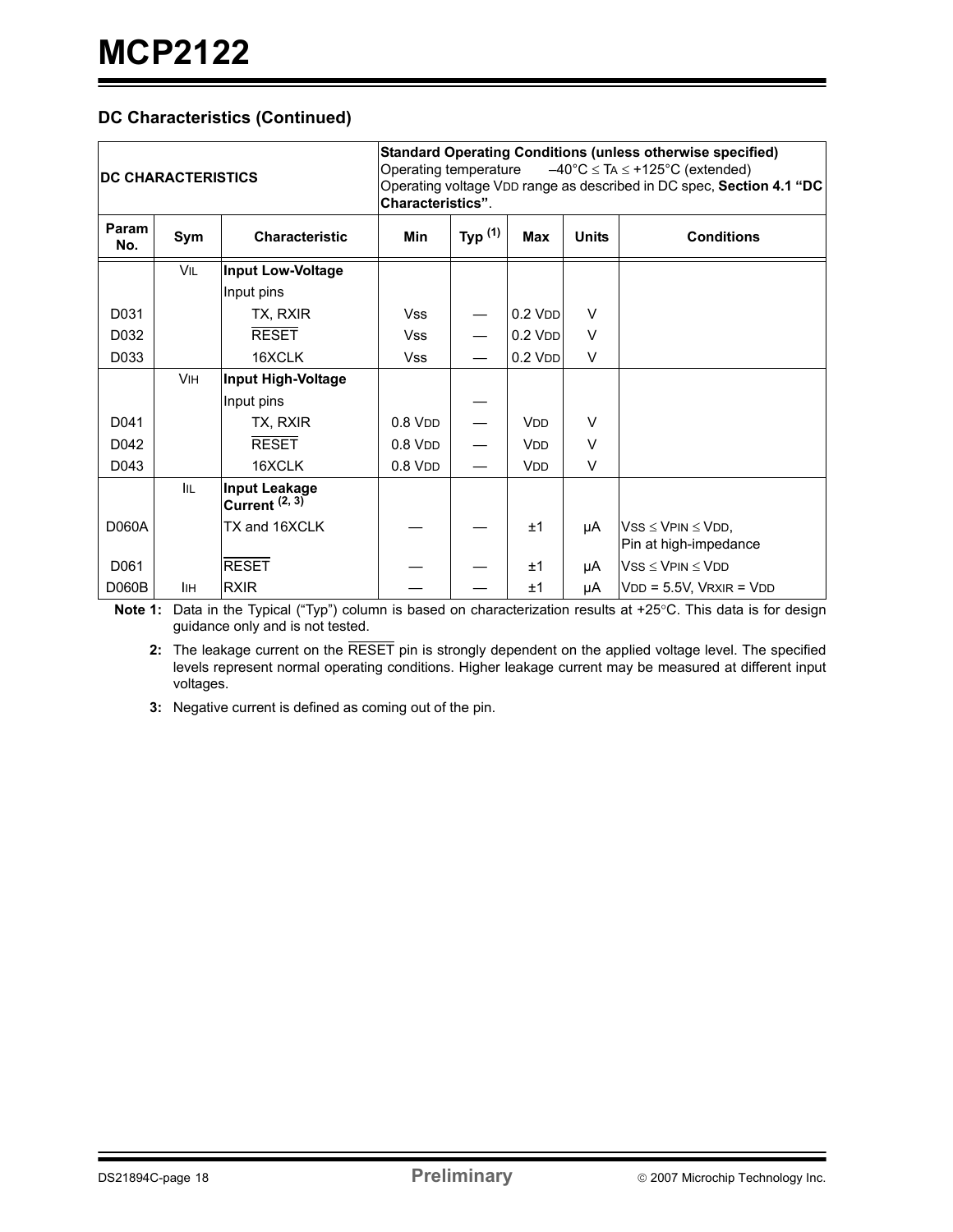# **DC Characteristics (Continued)**

| <b>DC CHARACTERISTICS</b> |            |                                                   | <b>Standard Operating Conditions (unless otherwise specified)</b><br>Operating temperature: $-40^{\circ}$ C $\leq$ TA $\leq$ +125°C (Extended)<br>Operating voltage VDD range as described in DC spec, Section 4.1<br>"DC Characteristics". |           |     |              |                                    |
|---------------------------|------------|---------------------------------------------------|---------------------------------------------------------------------------------------------------------------------------------------------------------------------------------------------------------------------------------------------|-----------|-----|--------------|------------------------------------|
| Param<br>No.              | Sym        | <b>Characteristic</b>                             | Min                                                                                                                                                                                                                                         | Typ $(1)$ | Max | <b>Units</b> | <b>Conditions</b>                  |
|                           | <b>VOL</b> | <b>Output Low-Voltage</b>                         |                                                                                                                                                                                                                                             |           |     |              |                                    |
| <b>D080B</b>              |            | RX.                                               |                                                                                                                                                                                                                                             |           | 0.6 | V            | $ IOL = 2 mA, VDD = 1.8V$          |
| D081                      |            | TXIR.                                             |                                                                                                                                                                                                                                             |           | 0.6 | V            | $ IOL = 2 mA, VDD = 1.8V$          |
|                           | VOH.       | <b>Output High-Voltage</b>                        |                                                                                                                                                                                                                                             |           |     |              |                                    |
| <b>D090B</b>              |            | $RX^{(2)}$                                        | $VDD - 0.7$                                                                                                                                                                                                                                 |           |     | V            | $ $ IOH = -0.8 mA, $V$ DD = 1.8V   |
| D <sub>091</sub>          |            | TXIR <sup>(2)</sup>                               | $VDD - 0.7$                                                                                                                                                                                                                                 |           |     | V            | $ $ IOH = -0.8 mA, $V$ DD = 1.8V   |
|                           |            | <b>Capacitive Loading Specs</b><br>on Output Pins |                                                                                                                                                                                                                                             |           |     |              |                                    |
| D101A                     | COUT       | All Output pins                                   |                                                                                                                                                                                                                                             |           | 50  | рF           |                                    |
| D <sub>101</sub> B        | <b>CIN</b> | All Input pins                                    |                                                                                                                                                                                                                                             | 7         |     | рF           | TA = $+25^{\circ}$ C, Fc = 1.0 MHz |

**Note 1:** Data in the Typical ("Typ") column is based on characterization results at +25°C. This data is for design guidance only and is not tested.

**2:** Negative current is defined as coming out of the pin.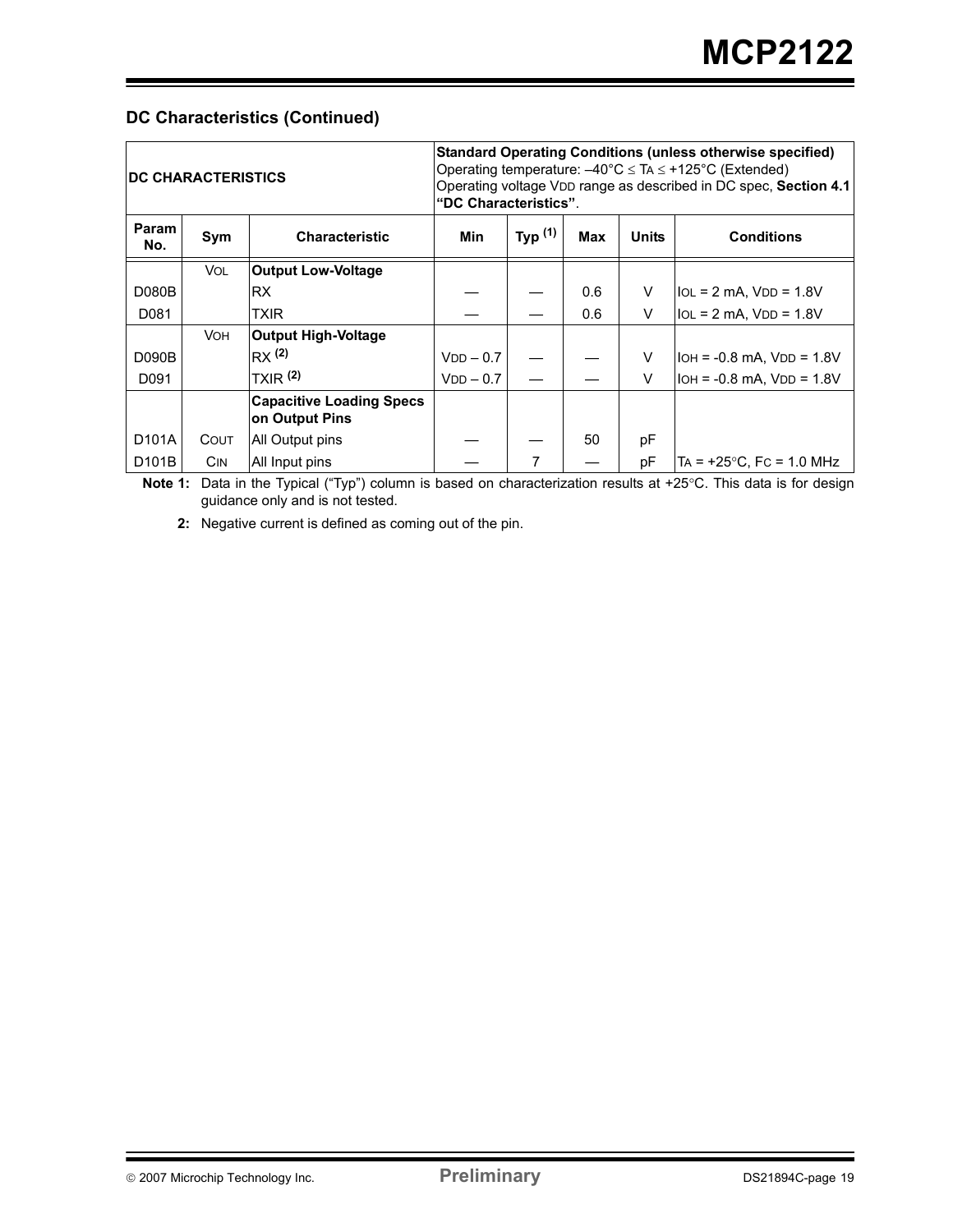# **4.2 Timing Parameter Symbology and Load Conditions**

The timing parameter symbols have been created following one of the following formats:

#### 4.2.1 TIMING CONDITIONS

The temperature and voltages specified in [Table 4-2](#page-19-0) apply to all timing specifications, unless otherwise noted. [Figure 4-2](#page-19-1) specifies the load conditions for the timing specifications.

# **TABLE 4-1: SYMBOLOGY**

| 1. TppS2ppS  |                                            | 2. TppS    |                |
|--------------|--------------------------------------------|------------|----------------|
| T            |                                            |            |                |
| F            | Frequency                                  | Т          | Time           |
| Ε            | Error                                      |            |                |
|              | Lowercase letters (pp) and their meanings: |            |                |
| pp           |                                            |            |                |
| ÌО           | Input or Output pin                        | xclk       | Oscillator     |
| rx           | Receive                                    | tx         | Transmit       |
| bitclk       | <b>RX/TX BITCLK</b>                        | <b>RST</b> | Reset          |
|              | Uppercase letters and their meanings:      |            |                |
| $\mathbf{s}$ |                                            |            |                |
| F            | Fall                                       | P          | Period         |
| H            | High                                       | R          | <b>Rise</b>    |
|              | Invalid (Hi-impedance)                     | $\vee$     | Valid          |
|              | Low                                        | Ζ          | High-impedance |

#### <span id="page-19-0"></span>**TABLE 4-2: AC TEMPERATURE AND VOLTAGE SPECIFICATIONS**

| AC CHARACTERISTICS | Standard Operating Conditions (unless otherwise stated)<br>Operating temperature: $-40^{\circ}$ C $\leq$ TA $\leq$ +125°C (Extended)<br>Operating voltage VDD range as described in DC spec.<br>Section 4.1 "DC Characteristics". |
|--------------------|-----------------------------------------------------------------------------------------------------------------------------------------------------------------------------------------------------------------------------------|
|--------------------|-----------------------------------------------------------------------------------------------------------------------------------------------------------------------------------------------------------------------------------|

#### <span id="page-19-1"></span>**FIGURE 4-2: LOAD CONDITIONS FOR DEVICE TIMING SPECIFICATIONS**

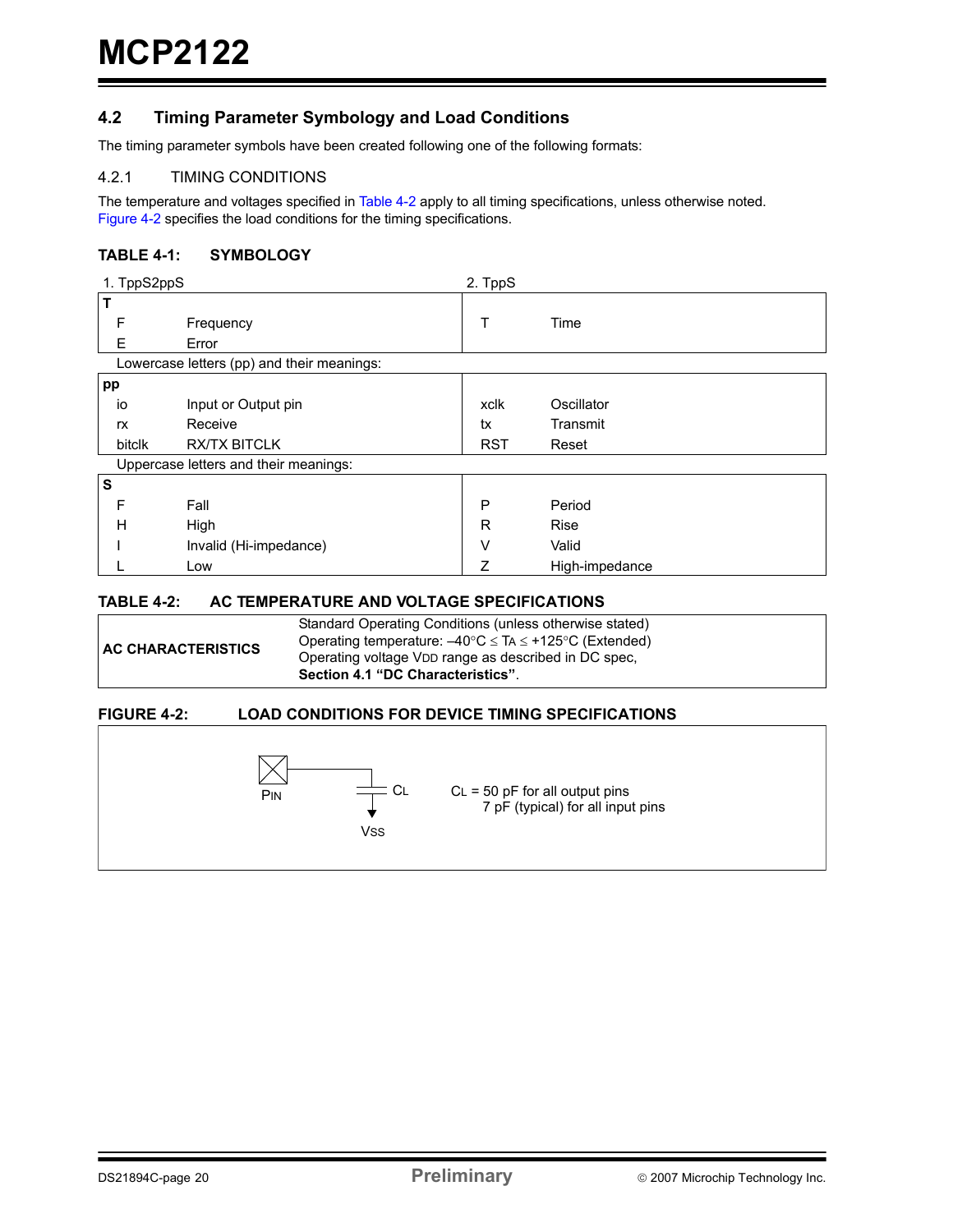# **4.3 Timing Diagrams and Specifications**



# **TABLE 4-3: EXTERNAL CLOCK TIMING REQUIREMENTS**

|                | <b>AC Characteristics</b> |                                                           | Standard Operating Conditions (unless otherwise specified)<br>Operating Temperature: $-40^{\circ}$ C $\leq$ TA $\leq$ +125°C (Extended)<br>Operating Voltage VDD range is described in<br>Section 4.1 "DC Characteristics" |                    |        |               |                   |
|----------------|---------------------------|-----------------------------------------------------------|----------------------------------------------------------------------------------------------------------------------------------------------------------------------------------------------------------------------------|--------------------|--------|---------------|-------------------|
| Param.<br>No.  | Sym                       | <b>Characteristic</b>                                     | Min                                                                                                                                                                                                                        | Typ <sup>(1)</sup> | Max    | <b>Units</b>  | <b>Conditions</b> |
|                | <b>TXCLK</b>              | External 16XCLK Period <sup>(2, 3)</sup>                  | 542.5                                                                                                                                                                                                                      |                    |        | ns            |                   |
| 1A             | <b>FXCLK</b>              | <b>External 16XCLK</b><br>Frequency <sup>(2, 3)</sup>     | DC                                                                                                                                                                                                                         |                    | 1.8432 | <b>MHz</b>    |                   |
| 1 <sup>C</sup> | <b>EXCLK</b>              | Clock Error (4, 5)                                        |                                                                                                                                                                                                                            |                    | ±2     | $\frac{0}{0}$ | Note 5            |
| 3              | TXCLKL,<br>TxclkH         | Clock in (16XCLK)<br>Low or High Time                     | 50                                                                                                                                                                                                                         |                    |        | ns            |                   |
| 4              |                           | TXCLKR, Clock in (16XCLK)<br>TXCLKF Rise or Fall Time (5) |                                                                                                                                                                                                                            |                    | 7.5    | ns            | Note 5            |

<span id="page-20-1"></span>**Note 1:** Data in the Typical ("Typ") column is at 5V, +25°C, unless otherwise stated. These parameters are for design guidance only and are not tested.

- **2:** All specified values are based on characterization data for that particular oscillator type under standard operating conditions with the device executing code. Exceeding these specified limits may result in an unstable oscillator operation and/or higher than expected current consumption.
	- When an external clock input is used, the "max" cycle time limit is "DC" (no clock) for all devices.
- **3:** A duty cycle of no more than 60/40 (High-Time/Low-Time or Low-Time/High-Time) is recommended for external clock inputs.
- **4:** This is the clock error from the desired clock frequency. The total system clock error includes the error from the transmitter and the error of receiver (from the desired clock frequency). If the transmitter is 2% fast from the target frequency, and the receiver is 2% slow from the target frequency, the total error is 4%.
- <span id="page-20-0"></span>**5:** These parameters (shaded) are characterized but are not tested. These values should be used for design guidance only.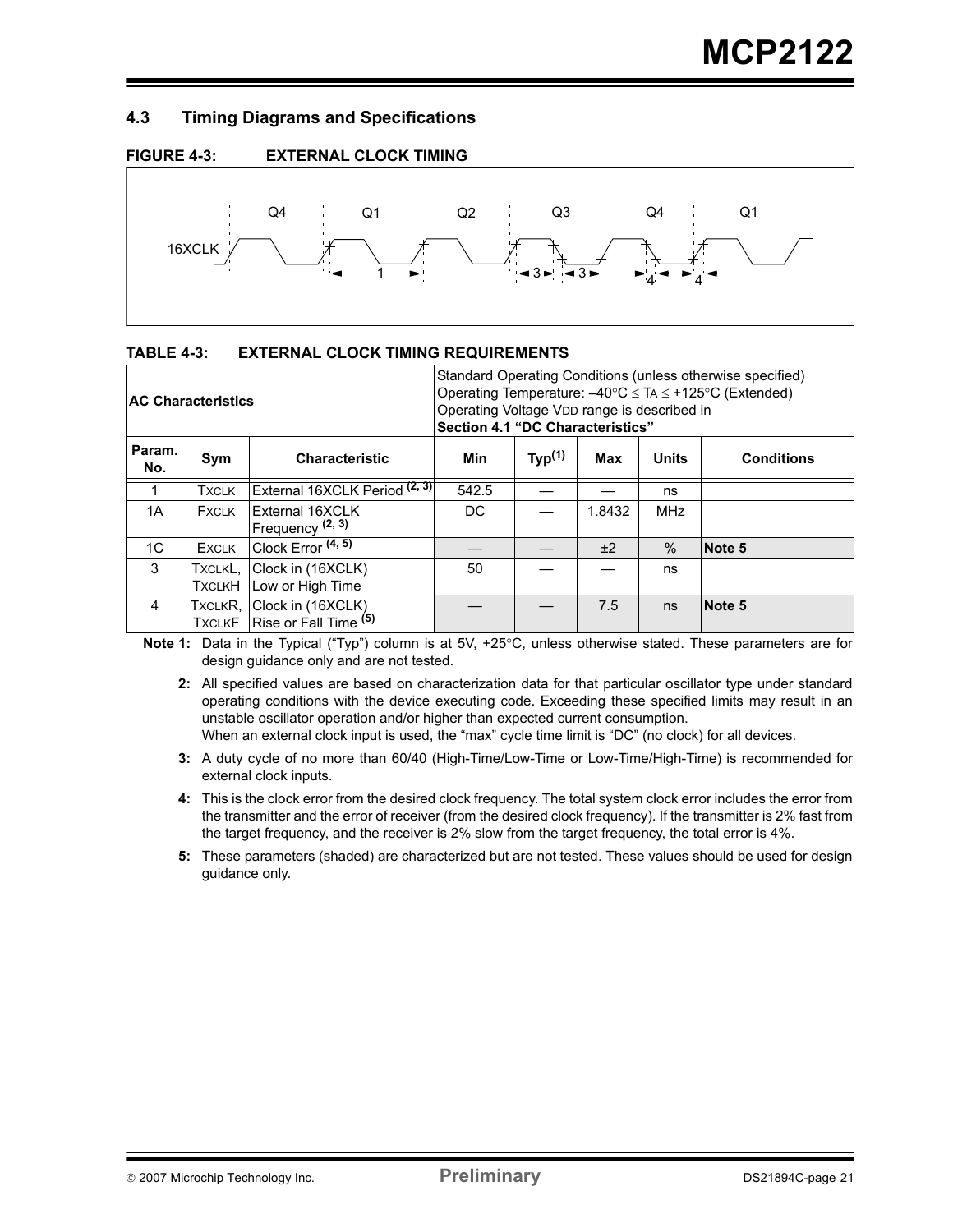

| <b>TABLE 4-4:</b> | <b>I/O TIMING REQUIREMENTS</b> |
|-------------------|--------------------------------|
|                   |                                |

|                 | <b>AC Characteristics</b> |                             | Standard Operating Conditions (unless otherwise specified)<br>Operating Temperature: $-40^{\circ}$ C $\leq$ TA $\leq$ +125°C (Extended)<br>Operating Voltage VDD range is described in<br>Section 4.1 "DC Characteristics" |              |            |              |                          |
|-----------------|---------------------------|-----------------------------|----------------------------------------------------------------------------------------------------------------------------------------------------------------------------------------------------------------------------|--------------|------------|--------------|--------------------------|
| Param.<br>No.   | Sym                       | <b>Characteristic</b>       | Min                                                                                                                                                                                                                        | Typ $^{(1)}$ | <b>Max</b> | <b>Units</b> | <b>Conditions</b>        |
| 20A             | <b>ToR</b>                | IRX pin rise time (2, 3)    |                                                                                                                                                                                                                            | 10           | 25         | ns           | $VDD \geq 2.7V$ (Note 3) |
| 20B             |                           |                             |                                                                                                                                                                                                                            | 10           | 60         | ns           | $VDD = 1.8V$ (Note 3)    |
| 20C             |                           | TXIR pin rise time (2, 3)   |                                                                                                                                                                                                                            | 10           | 25         | ns           | $VDD \geq 2.7V$ (Note 3) |
| 20 <sub>D</sub> |                           |                             |                                                                                                                                                                                                                            | 10           | 60         | ns           | $VDD = 1.8V$ (Note 3)    |
| 21A             | <b>ToF</b>                | $RX$ pin fall time $(2, 3)$ |                                                                                                                                                                                                                            | 10           | 35         | ns           | <b>Note 3</b>            |
| 21 <sub>C</sub> |                           | TXIR pin fall time (2, 3)   |                                                                                                                                                                                                                            | 10           | 25         | ns           | Note 3                   |

**Note 1:** Data in the Typical ("Typ") column is at 5V, +25°C unless otherwise stated. These parameters are for design guidance only and are not tested.

**2:** See [Figure 4-2](#page-19-1) for loading conditions.

<span id="page-21-0"></span>**3:** These parameters (shaded) are characterized but are not tested. These values should be used for design guidance only.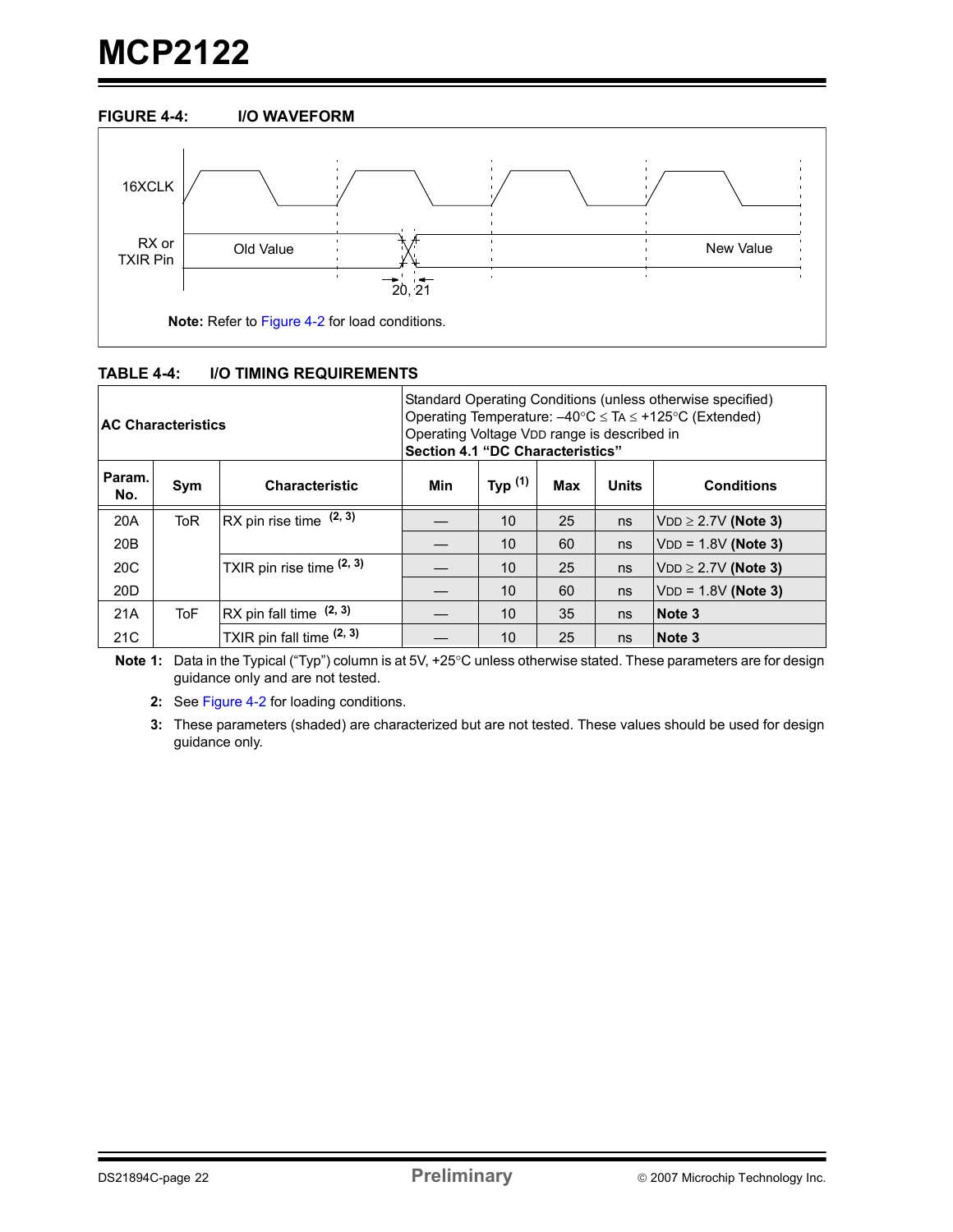

# **TABLE 4-5: RESET AND DEVICE RESET TIMER REQUIREMENTS**

|               | <b>AC Characteristics</b> |                                                    | Standard Operating Conditions (unless otherwise specified)<br>Operating Temperature: $-40^{\circ}$ C $\leq$ TA $\leq$ +125°C (Extended)<br>Operating Voltage VDD range is described in<br>Section 4.1 "DC Characteristics". |                    |     |              |                   |
|---------------|---------------------------|----------------------------------------------------|-----------------------------------------------------------------------------------------------------------------------------------------------------------------------------------------------------------------------------|--------------------|-----|--------------|-------------------|
| Param.<br>No. | Sym                       | <b>Characteristic</b>                              | Min                                                                                                                                                                                                                         | Typ <sup>(1)</sup> | Max | <b>Units</b> | <b>Conditions</b> |
| 30            | TrstL                     | <b>RESET Pulse Width (low)</b>                     | 2000                                                                                                                                                                                                                        |                    |     | ns           | $VDD = 5.0 V$     |
| 34A           | Tod                       | Default output state of TXIR<br>pin from RESET Low |                                                                                                                                                                                                                             |                    | 2   | μs           |                   |
| 34B           | Tod                       | Default output state of RX<br>pins from RESET Low  |                                                                                                                                                                                                                             |                    | 2   | μs           |                   |

**Note 1:** Data in the Typical ("Typ") column is at 5V, +25°C unless otherwise stated. These parameters are for design guidance only and are not tested.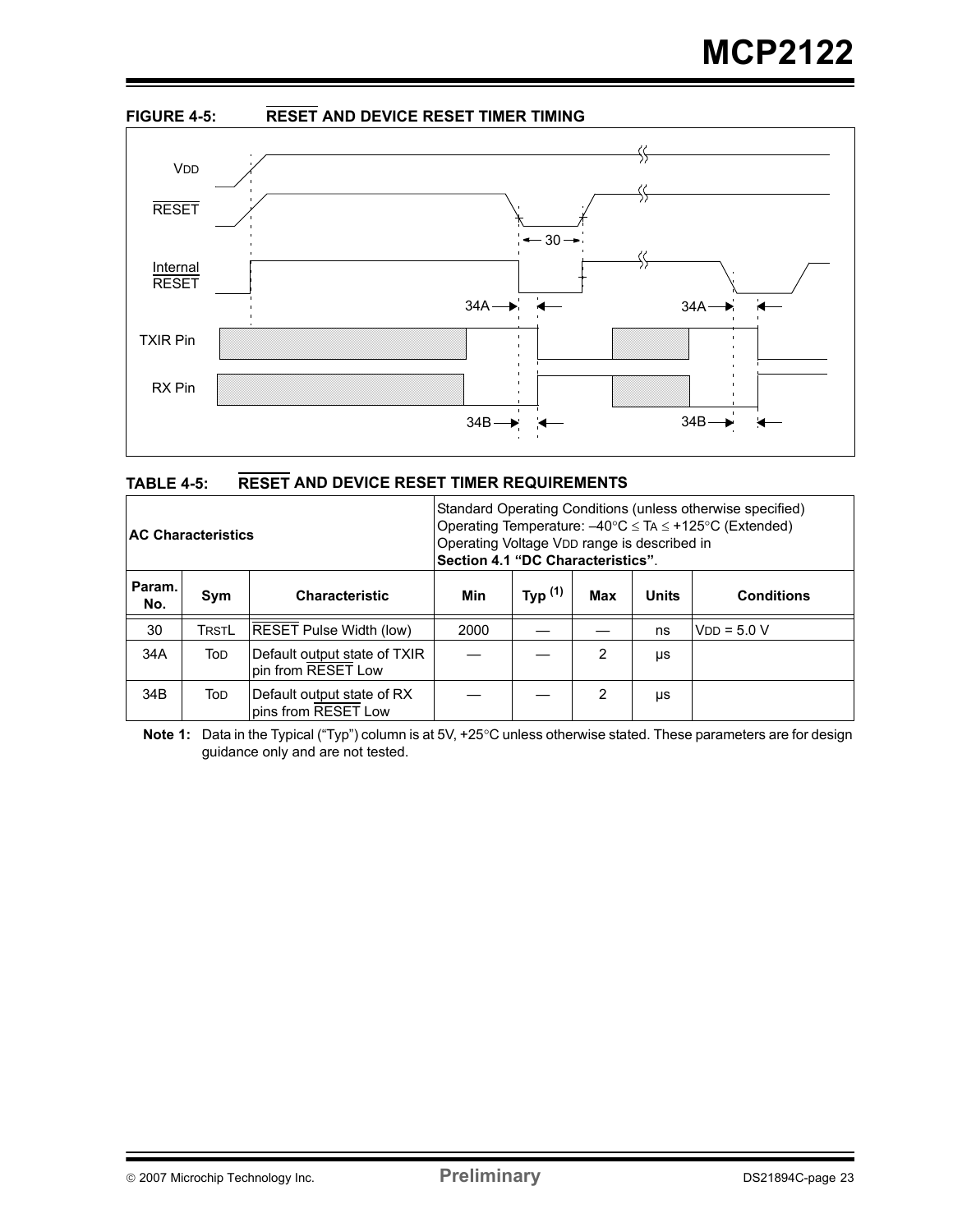## **FIGURE 4-6: TX AND TXIR WAVEFORMS**



|  | TABLE 4-6: | TX AND TXIR REQUIREMENTS |
|--|------------|--------------------------|
|--|------------|--------------------------|

|               | <b>AC Characteristics</b> |                                                                            | Standard Operating Conditions (unless otherwise specified)<br>Operating Temperature: $-40^{\circ}$ C $\leq$ TA $\leq$ +125°C (Extended)<br>Operating Voltage VDD range is described in<br>Section 4.1 "DC Characteristics". |           |     |              |                       |
|---------------|---------------------------|----------------------------------------------------------------------------|-----------------------------------------------------------------------------------------------------------------------------------------------------------------------------------------------------------------------------|-----------|-----|--------------|-----------------------|
| Param.<br>No. | Sym                       | <b>Characteristic</b>                                                      | Min                                                                                                                                                                                                                         | Typ $(1)$ | Max | <b>Units</b> | <b>Conditions</b>     |
| <b>IR100A</b> | <b>TTXBIT</b>             | <b>Transmit Baud Rate</b>                                                  |                                                                                                                                                                                                                             | 16        |     | <b>TXCLK</b> |                       |
| <b>IR100B</b> | <b>TTXIRBIT</b>           | <b>Transmit Baud Rate</b>                                                  | 16                                                                                                                                                                                                                          |           | 16  | <b>TXCLK</b> |                       |
| <b>IR102A</b> | <b>ETXBIT</b>             | <b>Host UART TX Error</b>                                                  |                                                                                                                                                                                                                             |           | ±2  | $\%$         | <b>Note 2, 3</b>      |
| <b>IR102B</b> | <b>ETXIRBIT</b>           | <b>TXIR Error from 16XCLK</b>                                              |                                                                                                                                                                                                                             | $\Omega$  |     | $\%$         | Note 2, 4             |
| <b>IR113</b>  | <b>TTXRF</b>              | TX pin rise time and fall<br>time                                          |                                                                                                                                                                                                                             |           | 25  | ns           | Note 2                |
| <b>IR114</b>  | <b>TTXPDIRJ</b>           | 16XCLK to TX jitter                                                        |                                                                                                                                                                                                                             |           | 1   | <b>TXCLK</b> | Note 2                |
| <b>IR120</b>  |                           | TTXL2TXIRH TX falling edge $(\downarrow)$ to<br>TXIR rising edge $(1)$ (1) | $\overline{7}$                                                                                                                                                                                                              |           | 8   | <b>TXCLK</b> |                       |
| <b>IR121A</b> | <b>TTXIRPW</b>            | <b>TXIR pulse width</b>                                                    | 3                                                                                                                                                                                                                           |           | 3   | <b>TXCLK</b> | At 115200 baud        |
| <b>IR121B</b> |                           |                                                                            | 1.41                                                                                                                                                                                                                        | 3.5       | 5   | μs           | At 9600 baud (Note 5) |
| <b>IR122</b>  | <b>TTXIRP</b>             | TXIR bit period (1)                                                        |                                                                                                                                                                                                                             | 16        |     | <b>TXCLK</b> |                       |
| <b>IR123</b>  | <b>TTXIRRF</b>            | TXIR pin rise time and fall<br>time                                        |                                                                                                                                                                                                                             |           | 10  | ns           | 50 pF load (Note 2)   |

<span id="page-23-0"></span>**Note 1:** Data in the Typical ("Typ") column is at 5V, +25°C, unless otherwise stated. These parameters are for design guidance only and are not tested.

**2:** These parameters (shaded) are characterized but are not tested. These values should be used for design guidance only.

<span id="page-23-1"></span>**3:** The TX pin operation may be asynchronous to the 16XCLK pin. This is the error from the desired baud rate for the system.

- <span id="page-23-2"></span>**4:** The TXIR pin operation is synchronous to the 16XCLK pin. Any error present on the 16XCLK pin ([Parameter 1C\)](#page-20-1) will be refelected on the TXIR pin.
- <span id="page-23-3"></span>**5:** This specification is not tested. This value is from the design target.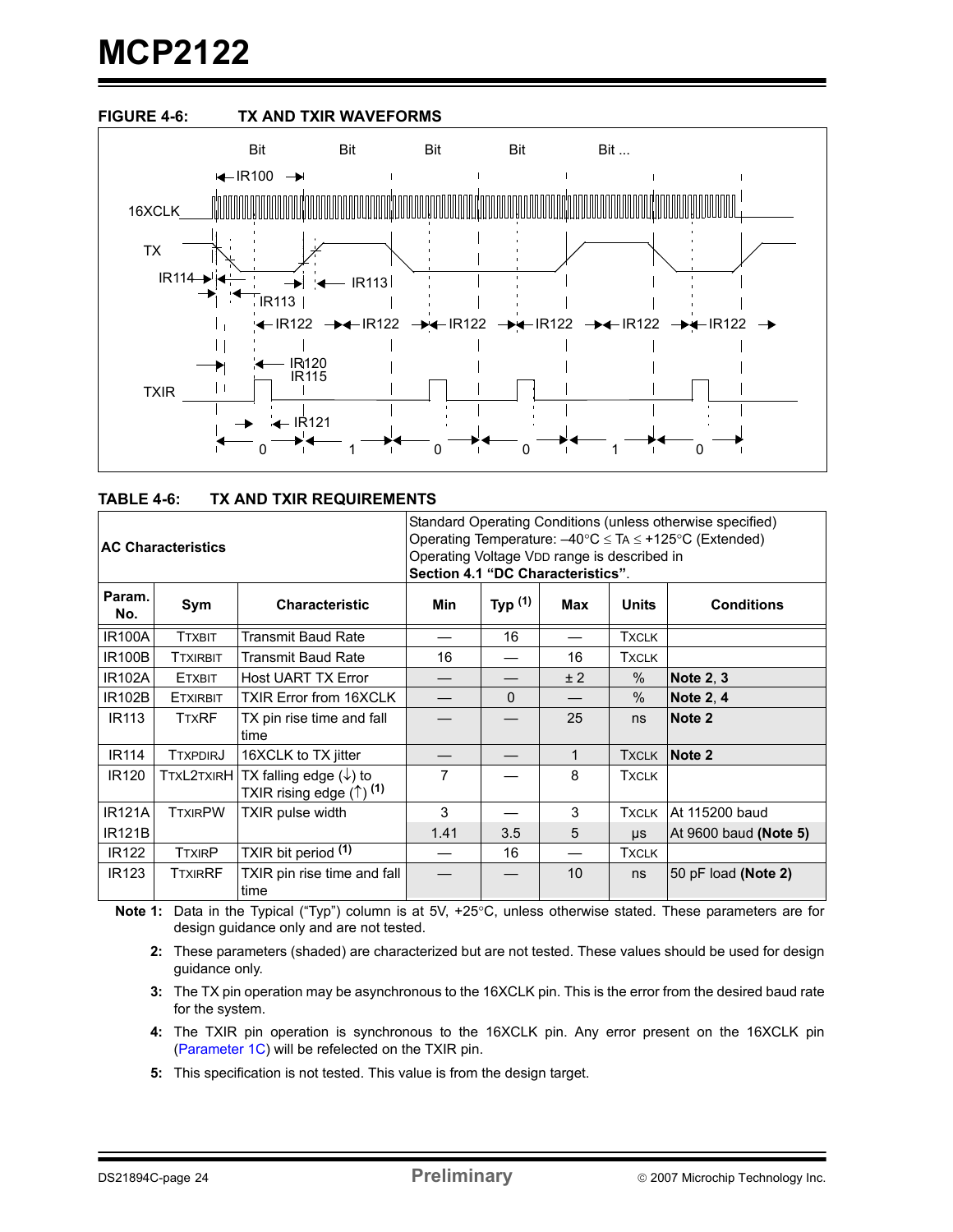



| <b>TABLE 4-7:</b> | TX AND TXIR REQUIREMENTS |
|-------------------|--------------------------|
|                   |                          |

|                 | <b>IAC Characteristics</b> |                                                                                         | Standard Operating Conditions (unless otherwise specified)<br>Operating Temperature: $-40^{\circ}$ C $\leq$ TA $\leq$ +125°C (Extended)<br>Operating Voltage VDD range is described in<br>Section 4.1 "DC Characteristics". |           |            |              |                          |
|-----------------|----------------------------|-----------------------------------------------------------------------------------------|-----------------------------------------------------------------------------------------------------------------------------------------------------------------------------------------------------------------------------|-----------|------------|--------------|--------------------------|
| Param.<br>No.   | Symbol                     | <b>Characteristic</b>                                                                   | Min                                                                                                                                                                                                                         | Typ $(1)$ | Max        | Units        | <b>Conditions</b>        |
| <b>IR113</b>    | <b>TTXRF</b>               | TX pin rise time and fall time                                                          |                                                                                                                                                                                                                             |           | 25         | ns           | Note 2                   |
| <b>IR114</b>    | <b>TTXJ</b>                | TX to 16XCLK jitter                                                                     |                                                                                                                                                                                                                             |           | 1          | <b>TXCLK</b> | Note 2                   |
| <b>IR120</b>    |                            | TTXL2TXIRH TX falling edge (↓) to<br>TXIR rising edge $($ <sup>1</sup> ) <sup>(1)</sup> | 7                                                                                                                                                                                                                           |           | 8          | <b>TXCLK</b> |                          |
|                 | <b>TTXIRPW</b>             | <b>TXIR pulse width</b>                                                                 | Smaller of                                                                                                                                                                                                                  |           | Smaller of |              |                          |
| <b>IR121A</b>   |                            |                                                                                         | 3                                                                                                                                                                                                                           |           | 3          | <b>TXCLK</b> | At 115200 baud           |
| <b>IR121B</b>   |                            |                                                                                         | 1.41                                                                                                                                                                                                                        | 3.5       | 5          | $\mu s$      | At 9600 baud (Note 3)    |
| <b>IR122</b>    | <b>TTXIRP</b>              | TXIR bit period                                                                         |                                                                                                                                                                                                                             | 16        |            | <b>TXCLK</b> |                          |
| 20 <sub>C</sub> | <b>TTXIRR</b>              | TXIR pin rise time                                                                      |                                                                                                                                                                                                                             | 10        | 25         | ns           | $VDD \geq 2.7V$ (Note 2) |
| 20 <sub>D</sub> |                            |                                                                                         |                                                                                                                                                                                                                             | 10        | 60         | ns           | $VDD = 1.8V$ (Note 2)    |
| 21C             | <b>TTXIRF</b>              | TXIR pin fall time                                                                      |                                                                                                                                                                                                                             | 10        | 25         | ns           | Note 2                   |

<span id="page-24-0"></span>**Note 1:** Data in the Typical ("Typ") column is at 5V, +25°C, unless otherwise stated. These parameters are for design guidance only and are not tested.

**2:** These parameters (shaded) are characterized but are not tested. These values should be used for design guidance only.

<span id="page-24-1"></span>**3:** This specification is not tested. This value is from the design target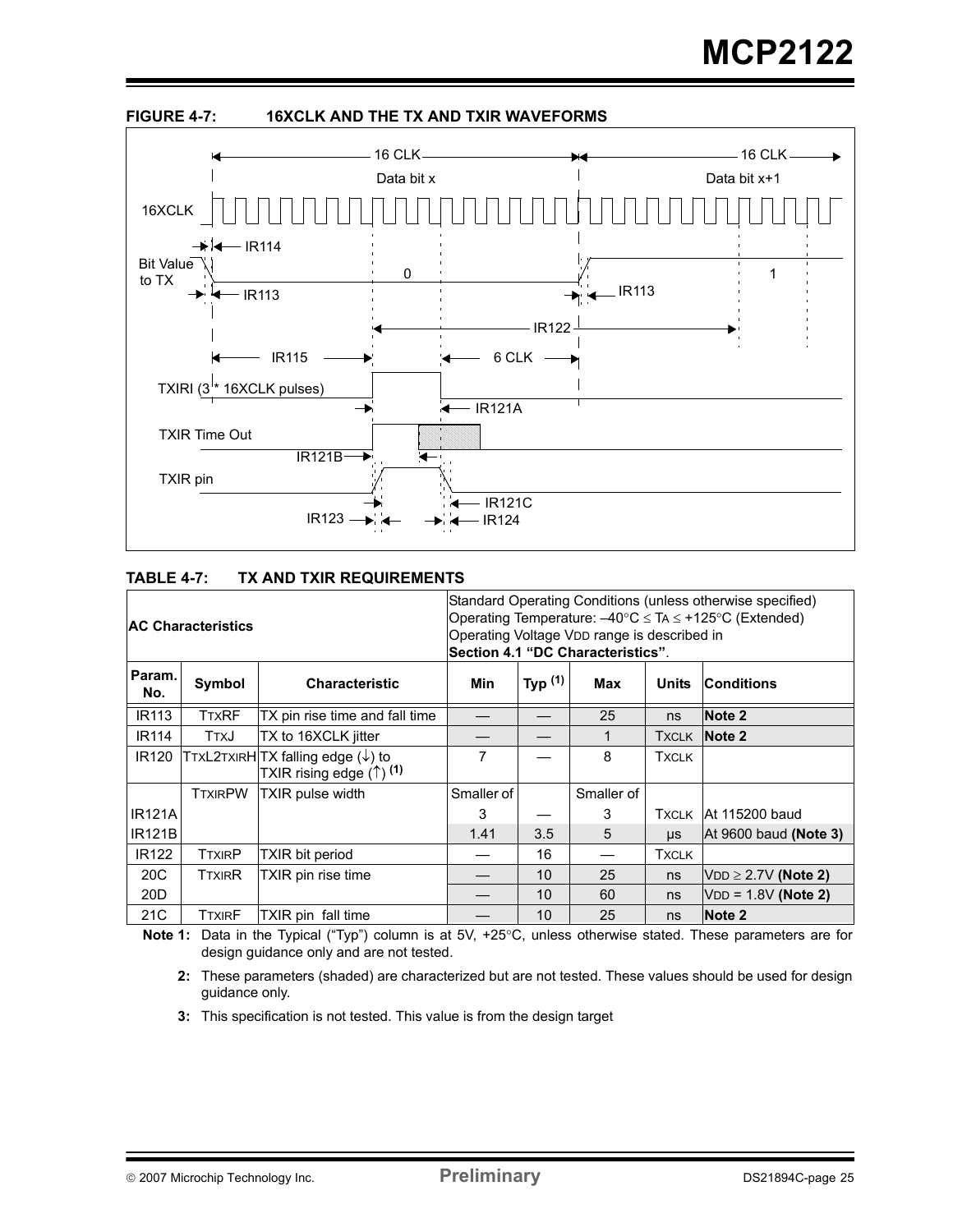



|  | <b>TABLE 4-8:</b> | <b>RXIR REQUIREMENTS</b> |
|--|-------------------|--------------------------|
|--|-------------------|--------------------------|

|                      | <b>AC Characteristics</b> |                                                                          | Standard Operating Conditions (unless otherwise specified)<br>Operating Temperature: $-40^{\circ}$ C $\leq$ TA $\leq$ +125°C (Extended)<br>Operating Voltage VDD range is described in<br>Section 4.1 "DC Characteristics". |           |         |              |                     |
|----------------------|---------------------------|--------------------------------------------------------------------------|-----------------------------------------------------------------------------------------------------------------------------------------------------------------------------------------------------------------------------|-----------|---------|--------------|---------------------|
| Param.<br>No.        | Sym                       | <b>Characteristic</b>                                                    | Min                                                                                                                                                                                                                         | Typ $(1)$ | Max     | <b>Units</b> | <b>Conditions</b>   |
|                      | <b>IR101A ERXIRBIT</b>    | <b>RXIR Error</b>                                                        |                                                                                                                                                                                                                             |           | ±2      | $\%$         | <b>Note 2, 3</b>    |
| <b>IR101BIERXBIT</b> |                           | <b>Host UART RX Error</b>                                                |                                                                                                                                                                                                                             | $\Omega$  |         | $\%$         | <b>Note 2, 4</b>    |
|                      | IR103 ITTXRF              | RX pin rise time and fall<br>time                                        |                                                                                                                                                                                                                             |           | 25      | ns           |                     |
| <b>IR110</b>         | TRXBIT                    | Receive (RX pin) Bit Rate                                                | 16                                                                                                                                                                                                                          |           | 16      | <b>TXCLK</b> |                     |
| <b>IR130</b>         | TRXIRL2RXH                | <b>RXIR Low AND 16XCLK</b>                                               |                                                                                                                                                                                                                             | 4         |         | <b>TXCLK</b> | At 115,200 baud     |
|                      |                           | edge ( $\downarrow$ or $\uparrow$ ) to RX falling<br>edge $(\downarrow)$ |                                                                                                                                                                                                                             | 3         |         | <b>TXCLK</b> | At 9600 baud        |
|                      | <b>IR131A TRXIRPW</b>     | RXIR pulse width                                                         | 1.41                                                                                                                                                                                                                        |           | 3 TXCLK | μs           |                     |
| <b>IR132</b>         | <b>TRXIRP</b>             | RXIR bit period (1)                                                      |                                                                                                                                                                                                                             | 16        |         | <b>TXCLK</b> |                     |
| <b>IR133</b>         | TRXIRJ                    | 16XCLK to RXIR jitter                                                    |                                                                                                                                                                                                                             |           | 1       |              | <b>TXCLK Note 2</b> |
| <b>IR134</b>         | <b>TRXSKW</b>             | 16XCLK to RX skew                                                        |                                                                                                                                                                                                                             |           | 2.5     | μs           |                     |
| <b>IR135</b>         | <b>TRXPDFIL</b>           | <b>RXIR Filter</b>                                                       | 0.7                                                                                                                                                                                                                         |           | 1.4     | μs           | Note 5              |

<span id="page-25-0"></span>**Note 1:** Data in the Typical ("Typ") column is at 5V, +25°C, unless otherwise stated. These parameters are for design guidance only and are not tested.

- **2:** These parameters (shaded) are characterized but are not tested. These values should be used for design guidance only.
- <span id="page-25-1"></span>**3:** The RXIR pin operation is asynchronous to the 16XCLK pin. This is the error from the desired baud rate for the system.
- <span id="page-25-2"></span>**4:** The RX pin operation is synchronous to the 16XCLK pin. Any error present on the 16XCLK pin ([Parameter 1C\)](#page-20-1) will be refelected on the RX pin.
- <span id="page-25-3"></span>**5:** The minimum specification ensures that ALL pulses less then this pulse width are rejected, the maximum specification ensures that ALL pulses greater than this pulse width are never rejected, and pulse widths between these may or may not be rejected.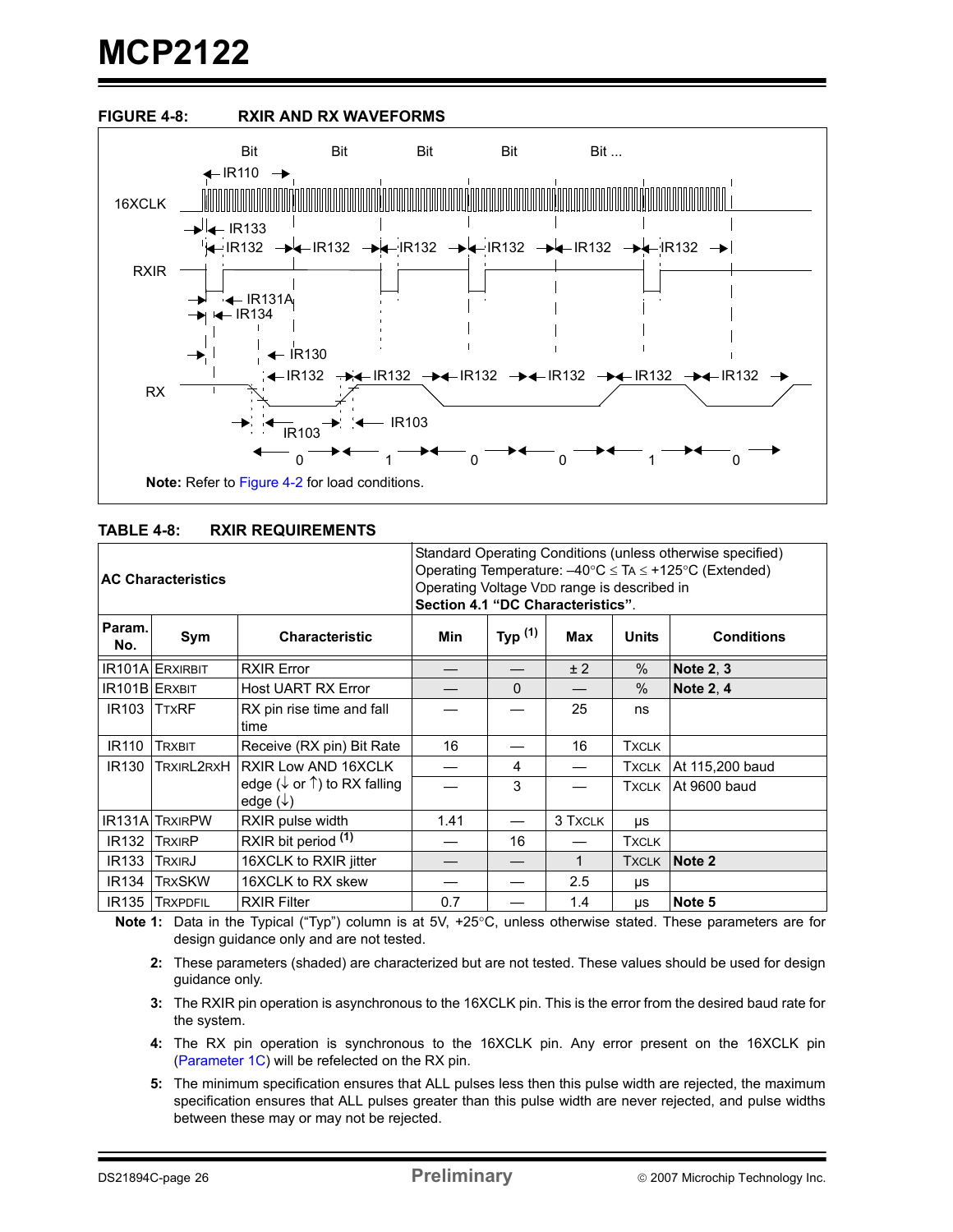# **5.0 DC AND AC CHARACTERISTICS GRAPHS AND TABLES**

The graphs and tables are not available at this time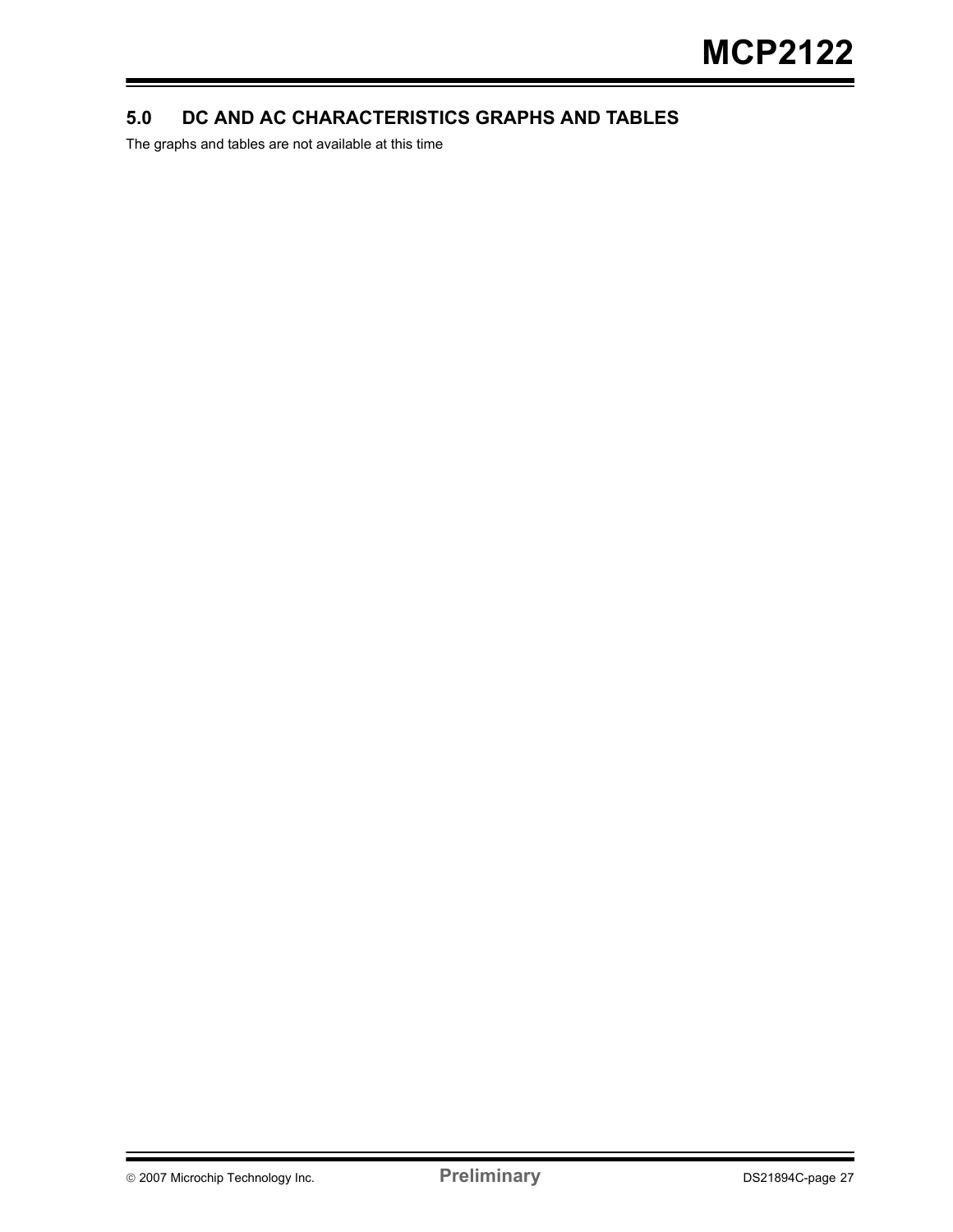**NOTES:**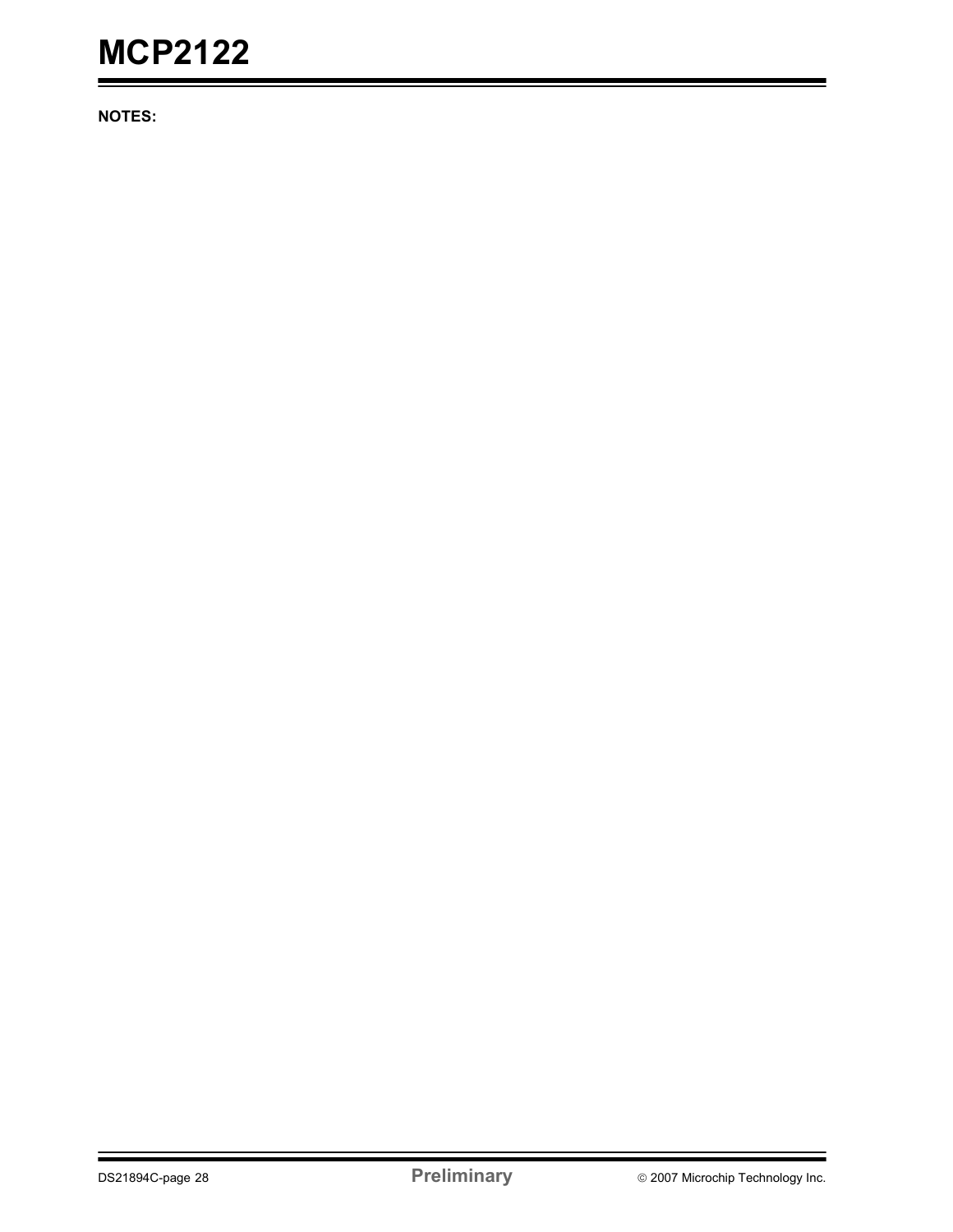# **6.0 PACKAGING INFORMATION**

# **6.1 Package Marking Information**

8-Lead PDIP (300 mil)



8-Lead SOIC (150 mil)

|  | xxxxxxxx<br>xxxxxxxx |  |
|--|----------------------|--|
|  |                      |  |
|  | <b>NNN</b>           |  |
|  |                      |  |

Example:



| Example:                      |
|-------------------------------|
| MCP2122<br>E/SN @ 0706<br>256 |
|                               |

|       | YY<br><b>WW</b><br><b>NNN</b><br>(e3)<br>$\star$ | <b>Legend:</b> XXX Customer-specific information<br>Year code (last digit of calendar year)<br>Year code (last 2 digits of calendar year)<br>Week code (week of January 1 is week '01')<br>Alphanumeric traceability code<br>Pb-free JEDEC designator for Matte Tin (Sn)<br>This package is Pb-free. The Pb-free JEDEC designator (e3)<br>can be found on the outer packaging for this package. |
|-------|--------------------------------------------------|-------------------------------------------------------------------------------------------------------------------------------------------------------------------------------------------------------------------------------------------------------------------------------------------------------------------------------------------------------------------------------------------------|
| Note: |                                                  | In the event the full Microchip part number cannot be marked on one line, it will<br>be carried over to the next line, thus limiting the number of available<br>characters for customer-specific information.                                                                                                                                                                                   |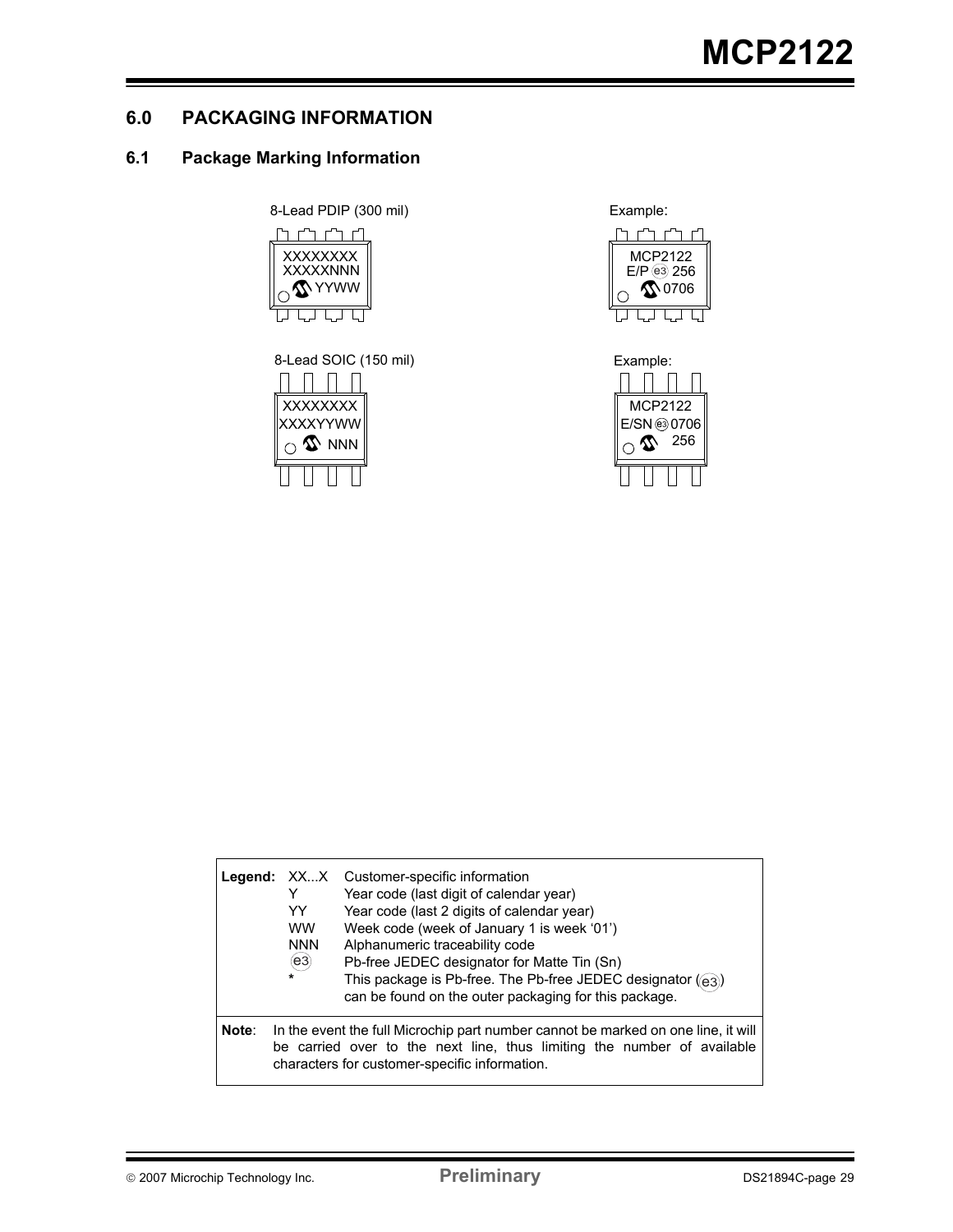# **8-Lead Plastic Dual In-Line (P or PA) – 300 mil Body [PDIP]**

**Note:** For the most current package drawings, please see the Microchip Packaging Specification located at http://www.microchip.com/packaging



|                              | Units                   |            | <b>INCHES</b> |            |  |  |
|------------------------------|-------------------------|------------|---------------|------------|--|--|
|                              | <b>Dimension Limits</b> | <b>MIN</b> | <b>NOM</b>    | <b>MAX</b> |  |  |
| Number of Pins               | N.                      | 8          |               |            |  |  |
| Pitch                        | e                       | .100 BSC   |               |            |  |  |
| Top to Seating Plane         | A                       |            |               | .210       |  |  |
| Molded Package Thickness     | A <sub>2</sub>          | .115       | .130          | .195       |  |  |
| <b>Base to Seating Plane</b> | A1                      | .015       |               |            |  |  |
| Shoulder to Shoulder Width   | E                       | .290       | .310          | .325       |  |  |
| Molded Package Width         | E <sub>1</sub>          | .240       | .250          | .280       |  |  |
| Overall Length               | D                       | .348       | .365          | .400       |  |  |
| Tip to Seating Plane         |                         | .115       | .130          | .150       |  |  |
| <b>Lead Thickness</b>        | C                       | .008       | .010          | .015       |  |  |
| Upper Lead Width             | b1                      | .040       | .060          | .070       |  |  |
| Lower Lead Width             | b                       | .014       | .018          | .022       |  |  |
| Overall Row Spacing §        | eВ                      |            |               | .430       |  |  |

#### **Notes:**

1. Pin 1 visual index feature may vary, but must be located with the hatched area.

2. § Significant Characteristic.

3. Dimensions D and E1 do not include mold flash or protrusions. Mold flash or protrusions shall not exceed .010" per side.

4. Dimensioning and tolerancing per ASME Y14.5M.

BSC: Basic Dimension. Theoretically exact value shown without tolerances.

Microchip Technology Drawing C04-018B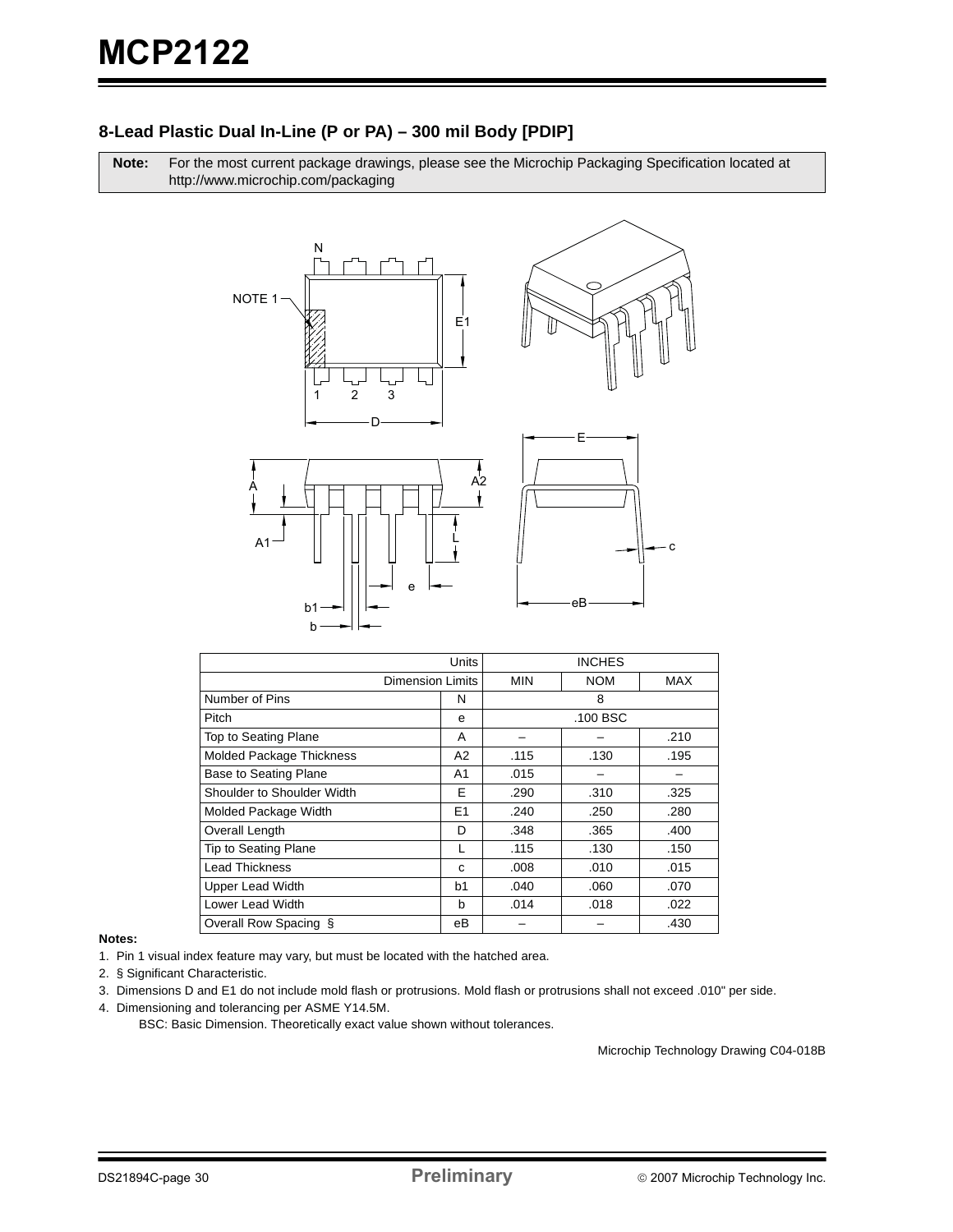# **8-Lead Plastic Small Outline (SN or OA) – Narrow, 3.90 mm Body [SOIC]**

**Note:** For the most current package drawings, please see the Microchip Packaging Specification located at http://www.microchip.com/packaging



|                                 | Units                   | <b>MILLIMETERS</b> |            |              |  |
|---------------------------------|-------------------------|--------------------|------------|--------------|--|
|                                 | <b>Dimension Limits</b> | <b>MIN</b>         | <b>NOM</b> | <b>MAX</b>   |  |
| Number of Pins                  | N                       |                    | 8          |              |  |
| Pitch                           | e                       | 1.27 BSC           |            |              |  |
| Overall Height                  | A                       |                    |            | 1.75         |  |
| <b>Molded Package Thickness</b> | A2                      | 1.25               |            |              |  |
| Standoff §                      | A <sub>1</sub>          | 0.10               |            | 0.25         |  |
| <b>Overall Width</b>            | F                       |                    | 6.00 BSC   |              |  |
| Molded Package Width            | E <sub>1</sub>          | 3.90 BSC           |            |              |  |
| Overall Length                  | D                       | 4.90 BSC           |            |              |  |
| Chamfer (optional)              | h                       | 0.25               |            | 0.50         |  |
| Foot Length                     |                         | 0.40               |            | 1.27         |  |
| Footprint                       | L1                      | 1.04 REF           |            |              |  |
| Foot Angle                      | φ                       | $0^{\circ}$        |            | $8^{\circ}$  |  |
| <b>Lead Thickness</b>           | C                       | 0.17               |            | 0.25         |  |
| <b>Lead Width</b>               | b                       | 0.31               |            | 0.51         |  |
| Mold Draft Angle Top            | $\alpha$                | $5^{\circ}$        |            | $15^{\circ}$ |  |
| Mold Draft Angle Bottom         | β                       | $5^{\circ}$        |            | $15^{\circ}$ |  |

**Notes:**

1. Pin 1 visual index feature may vary, but must be located within the hatched area.

2. § Significant Characteristic.

3. Dimensions D and E1 do not include mold flash or protrusions. Mold flash or protrusions shall not exceed 0.15 mm per side.

4. Dimensioning and tolerancing per ASME Y14.5M.

BSC: Basic Dimension. Theoretically exact value shown without tolerances.

REF: Reference Dimension, usually without tolerance, for information purposes only.

Microchip Technology Drawing C04-057B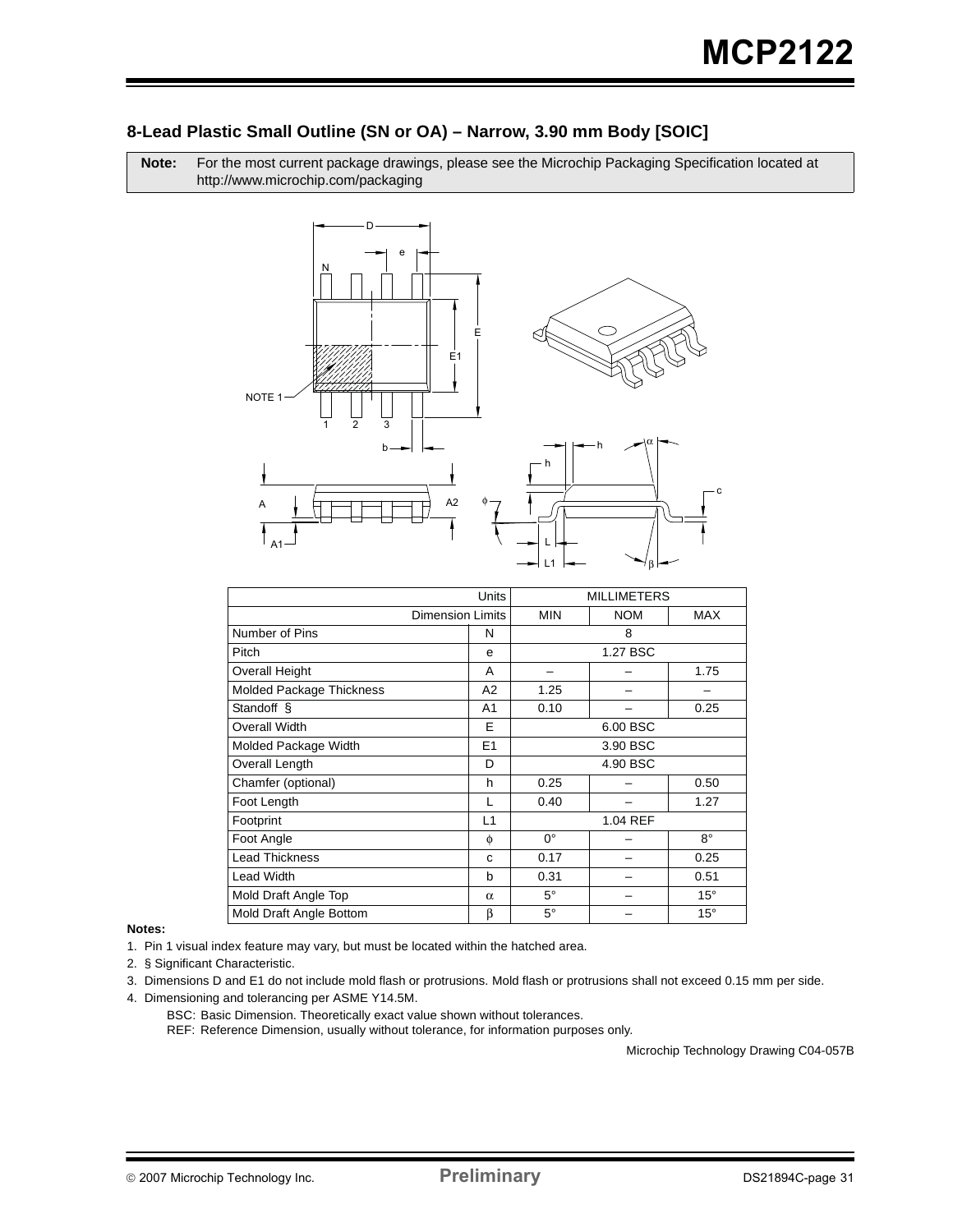# **FIGURE 6-1: EMBOSSED CARRIER DIMENSIONS (12 MM TAPE)**



#### **TABLE 6-1: CARRIER TAPE/CAVITY DIMENSIONS**

| Case           | Package<br><b>Type</b> |    | Carrier<br><b>Dimensions</b> |         | Cavity<br><b>Dimensions</b> |                      |                      | Output                   | Reel<br>Diameter in |
|----------------|------------------------|----|------------------------------|---------|-----------------------------|----------------------|----------------------|--------------------------|---------------------|
| <b>Outline</b> |                        |    | W<br>mm                      | D<br>mm | A <sub>0</sub><br>mm        | B <sub>0</sub><br>mm | K <sub>0</sub><br>mm | Quantity<br><b>Units</b> | mm                  |
| <b>SN</b>      | SOIC .150"             | 8L | 12                           |         | 6.4                         | 5.2                  | 2.1                  | 3300                     | 330                 |

#### **FIGURE 6-2: SOIC DEVICE**

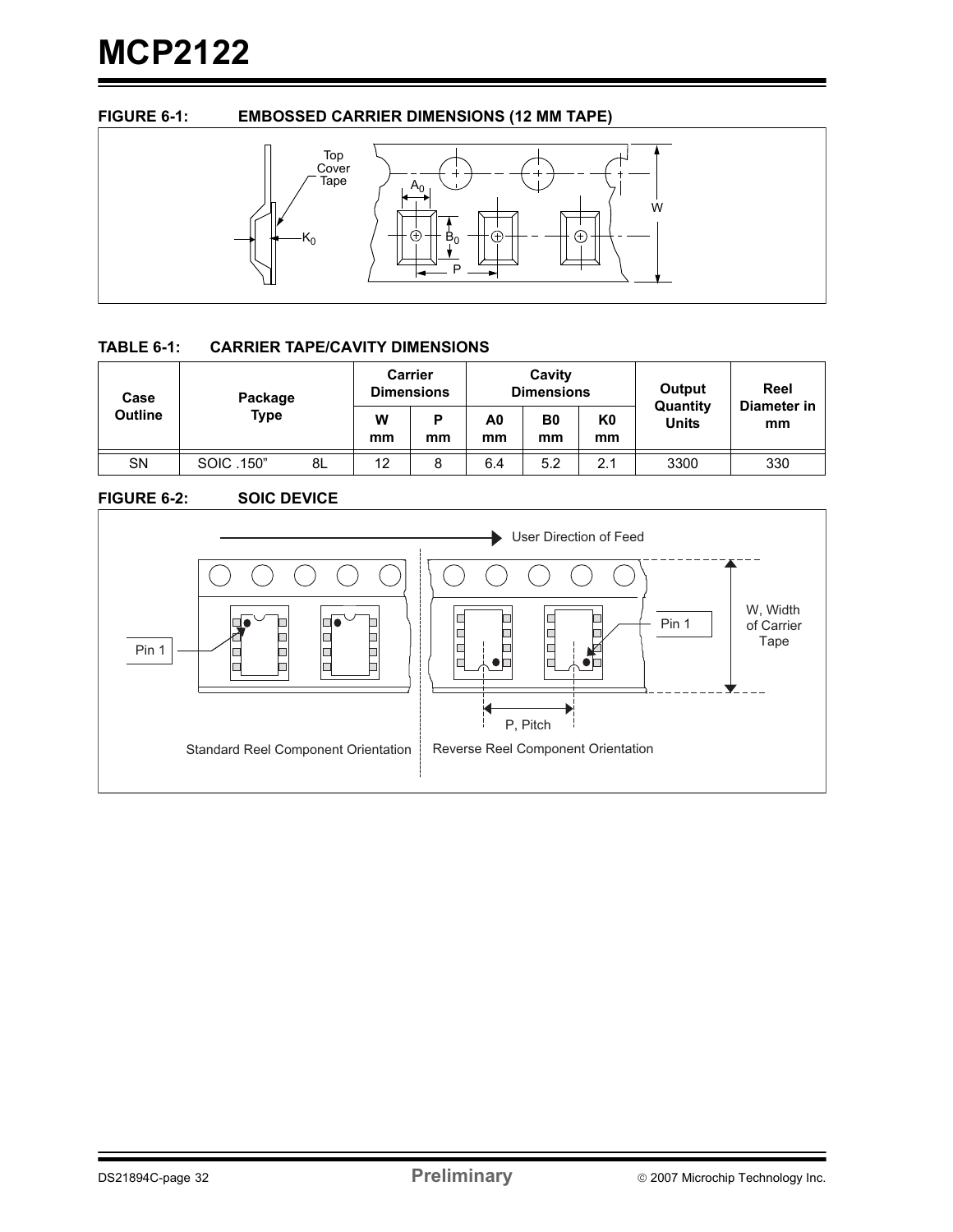# **APPENDIX A: REVISION HISTORY**

# **Revision C (February 2007)**

- Updated Development Tools section
- Update packaging outline drawings
- Updates Product Identification System section.

# **Revision B (September 2004)**

• Undocumented changes

# **Revision A (June 2004)**

• Original release of this document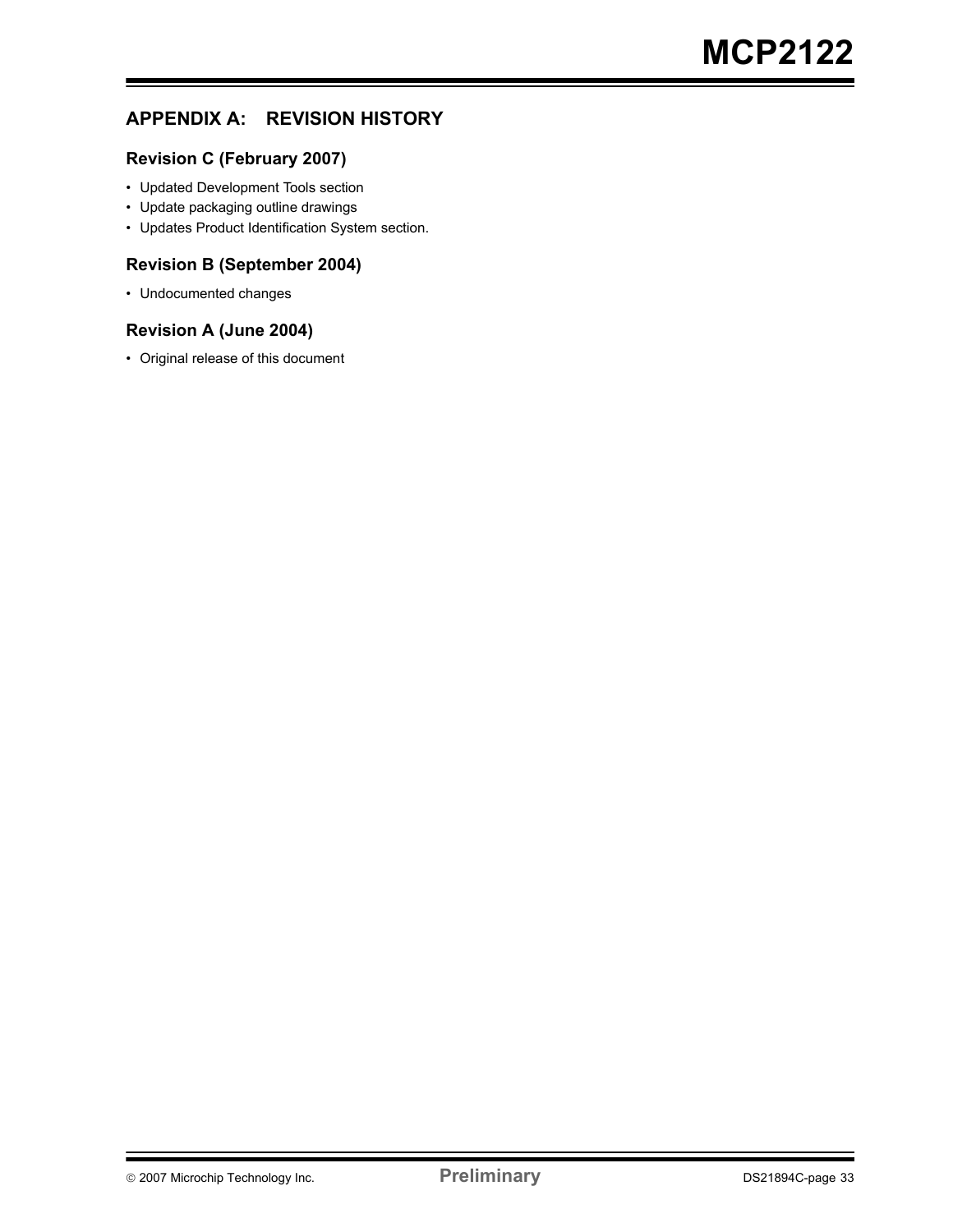**NOTES:**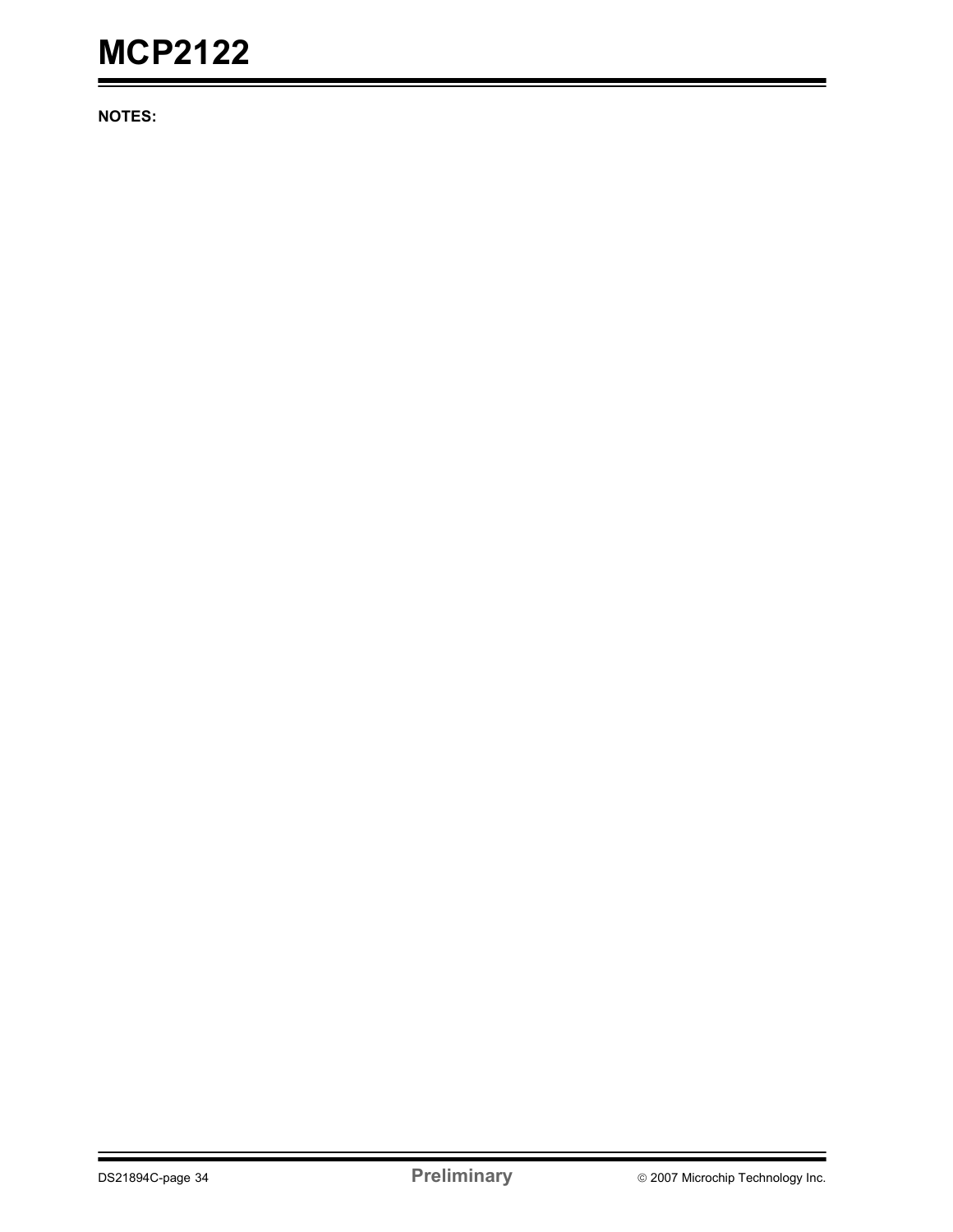# **PRODUCT IDENTIFICATION SYSTEM**

To order or obtain information, e.g., on pricing or delivery, refer to the factory or the listed sales office.

| <b>PART NO.</b><br>ľЖ |                                                                                                        | Examples: |                |                                                                   |  |  |
|-----------------------|--------------------------------------------------------------------------------------------------------|-----------|----------------|-------------------------------------------------------------------|--|--|
| <b>Device</b>         | Temperature<br>Package                                                                                 | a)        | MCP2122-E/P:   | Extended Temperature,<br>8L-PDIP package                          |  |  |
|                       | Range                                                                                                  | b)        | MCP2122-E/SN:  | <b>Extended Temperature,</b><br>8L-SOIC package                   |  |  |
| Device                | MCP2122:<br>Infrared Encoder/Decoder<br>MCP2122T: Infrared Encoder/Decoder, Tape and Reel              | C)        | MCP2122T-E/SN: | Tape and Reel,<br><b>Extended Temperature,</b><br>8L-SOIC package |  |  |
| Temperature Range     | $= -40^{\circ}$ C to +125 $^{\circ}$ C<br>F.                                                           |           |                |                                                                   |  |  |
| Package               | P<br>= Plastic DIP (300 mil, Body), 8-lead<br>Plastic SOIC (150 mil, Body), 8-lead<br><b>SN</b><br>$=$ |           |                |                                                                   |  |  |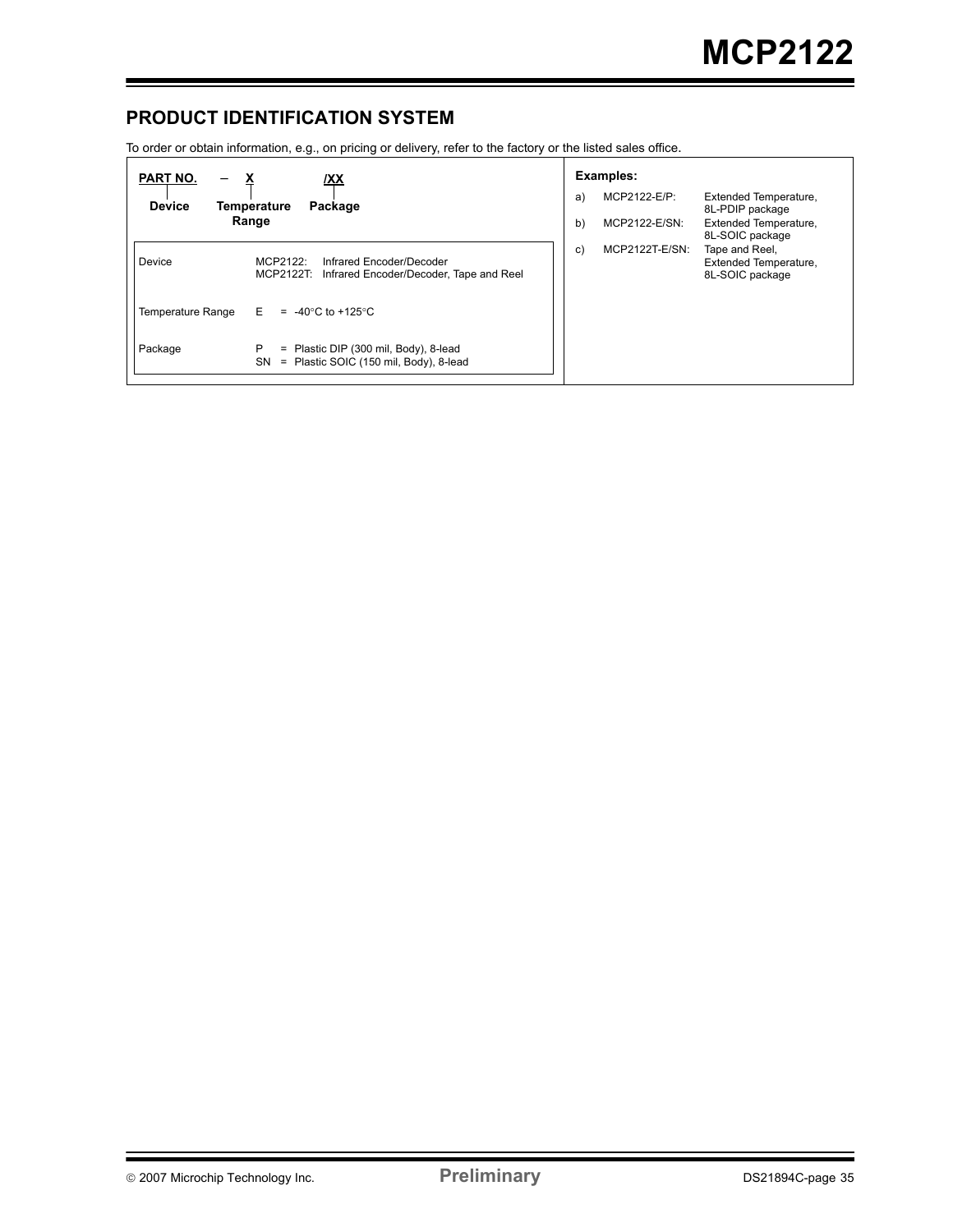**NOTES:**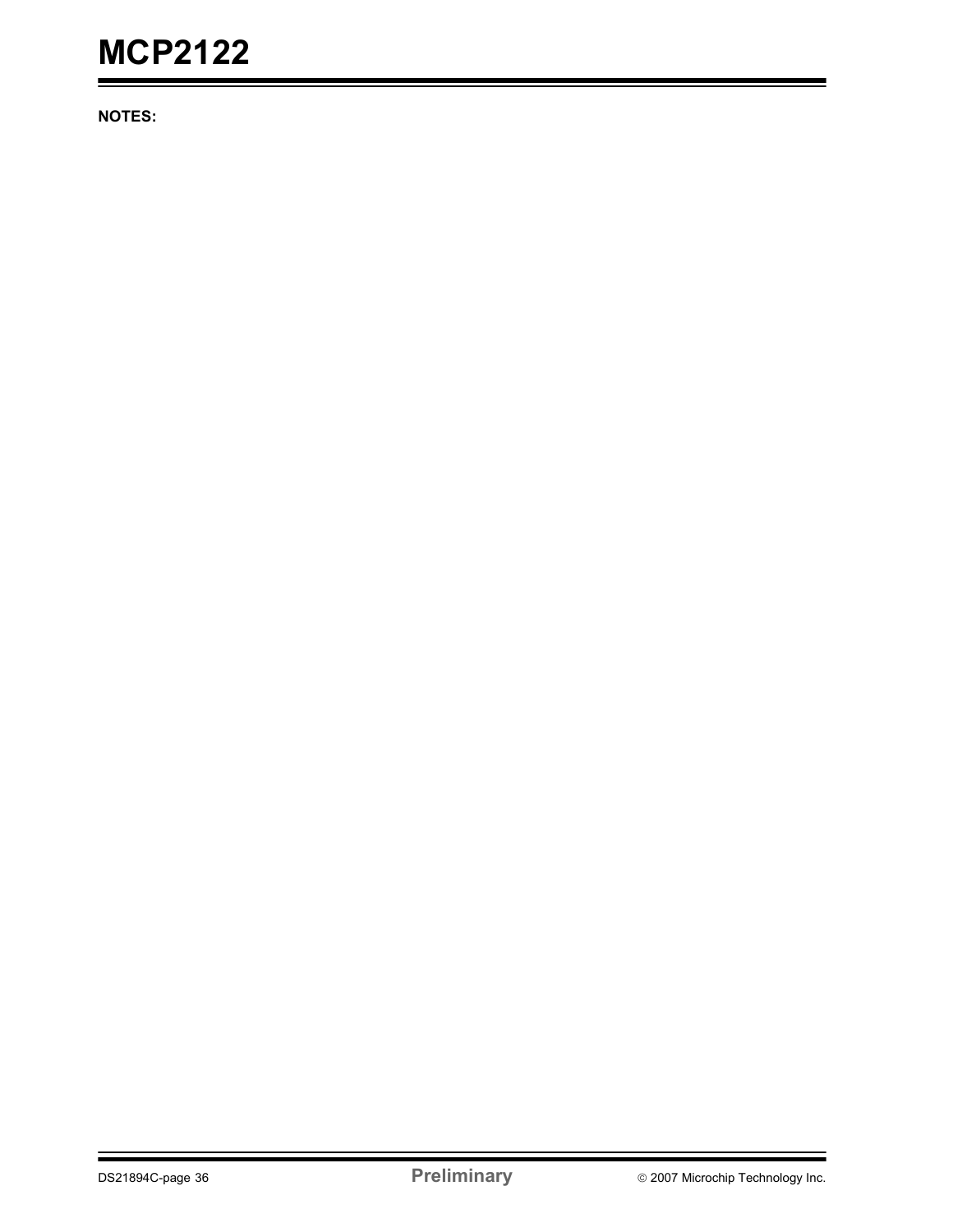#### **Note the following details of the code protection feature on Microchip devices:**

- Microchip products meet the specification contained in their particular Microchip Data Sheet.
- Microchip believes that its family of products is one of the most secure families of its kind on the market today, when used in the intended manner and under normal conditions.
- There are dishonest and possibly illegal methods used to breach the code protection feature. All of these methods, to our knowledge, require using the Microchip products in a manner outside the operating specifications contained in Microchip's Data Sheets. Most likely, the person doing so is engaged in theft of intellectual property.
- Microchip is willing to work with the customer who is concerned about the integrity of their code.
- Neither Microchip nor any other semiconductor manufacturer can guarantee the security of their code. Code protection does not mean that we are guaranteeing the product as "unbreakable."

Code protection is constantly evolving. We at Microchip are committed to continuously improving the code protection features of our products. Attempts to break Microchip's code protection feature may be a violation of the Digital Millennium Copyright Act. If such acts allow unauthorized access to your software or other copyrighted work, you may have a right to sue for relief under that Act.

Information contained in this publication regarding device applications and the like is provided only for your convenience and may be superseded by updates. It is your responsibility to ensure that your application meets with your specifications. MICROCHIP MAKES NO REPRESENTATIONS OR WARRANTIES OF ANY KIND WHETHER EXPRESS OR IMPLIED, WRITTEN OR ORAL, STATUTORY OR OTHERWISE, RELATED TO THE INFORMATION, INCLUDING BUT NOT LIMITED TO ITS CONDITION, QUALITY, PERFORMANCE, MERCHANTABILITY OR FITNESS FOR PURPOSE**.** Microchip disclaims all liability arising from this information and its use. Use of Microchip devices in life support and/or safety applications is entirely at the buyer's risk, and the buyer agrees to defend, indemnify and hold harmless Microchip from any and all damages, claims, suits, or expenses resulting from such use. No licenses are conveyed, implicitly or otherwise, under any Microchip intellectual property rights.

# **OUALITY MANAGEMENT SYSTEM CERTIFIED BY DNV**  $=$  ISO/TS 16949:2002  $=$

#### **Trademarks**

The Microchip name and logo, the Microchip logo, Accuron, dsPIC, KEELOQ, KEELOQ logo, microID, MPLAB, PIC, PICmicro, PICSTART, PRO MATE, PowerSmart, rfPIC, and SmartShunt are registered trademarks of Microchip Technology Incorporated in the U.S.A. and other countries.

AmpLab, FilterLab, Linear Active Thermistor, Migratable Memory, MXDEV, MXLAB, PS logo, SEEVAL, SmartSensor and The Embedded Control Solutions Company are registered trademarks of Microchip Technology Incorporated in the U.S.A.

Analog-for-the-Digital Age, Application Maestro, CodeGuard, dsPICDEM, dsPICDEM.net, dsPICworks, ECAN, ECONOMONITOR, FanSense, FlexROM, fuzzyLAB, In-Circuit Serial Programming, ICSP, ICEPIC, Mindi, MiWi, MPASM, MPLAB Certified logo, MPLIB, MPLINK, PICkit, PICDEM, PICDEM.net, PICLAB, PICtail, PowerCal, PowerInfo, PowerMate, PowerTool, REAL ICE, rfLAB, rfPICDEM, Select Mode, Smart Serial, SmartTel, Total Endurance, UNI/O, WiperLock and ZENA are trademarks of Microchip Technology Incorporated in the U.S.A. and other countries.

SQTP is a service mark of Microchip Technology Incorporated in the U.S.A.

All other trademarks mentioned herein are property of their respective companies.

© 2007, Microchip Technology Incorporated, Printed in the U.S.A., All Rights Reserved.



Printed on recycled paper.

*Microchip received ISO/TS-16949:2002 certification for its worldwide headquarters, design and wafer fabrication facilities in Chandler and Tempe, Arizona, Gresham, Oregon and Mountain View, California. The Company's quality system processes and procedures are for its PIC® MCUs and dsPIC® DSCs, KEELOQ® code hopping devices, Serial EEPROMs, microperipherals, nonvolatile memory and analog products. In addition, Microchip's quality system for the design and manufacture of development systems is ISO 9001:2000 certified.*